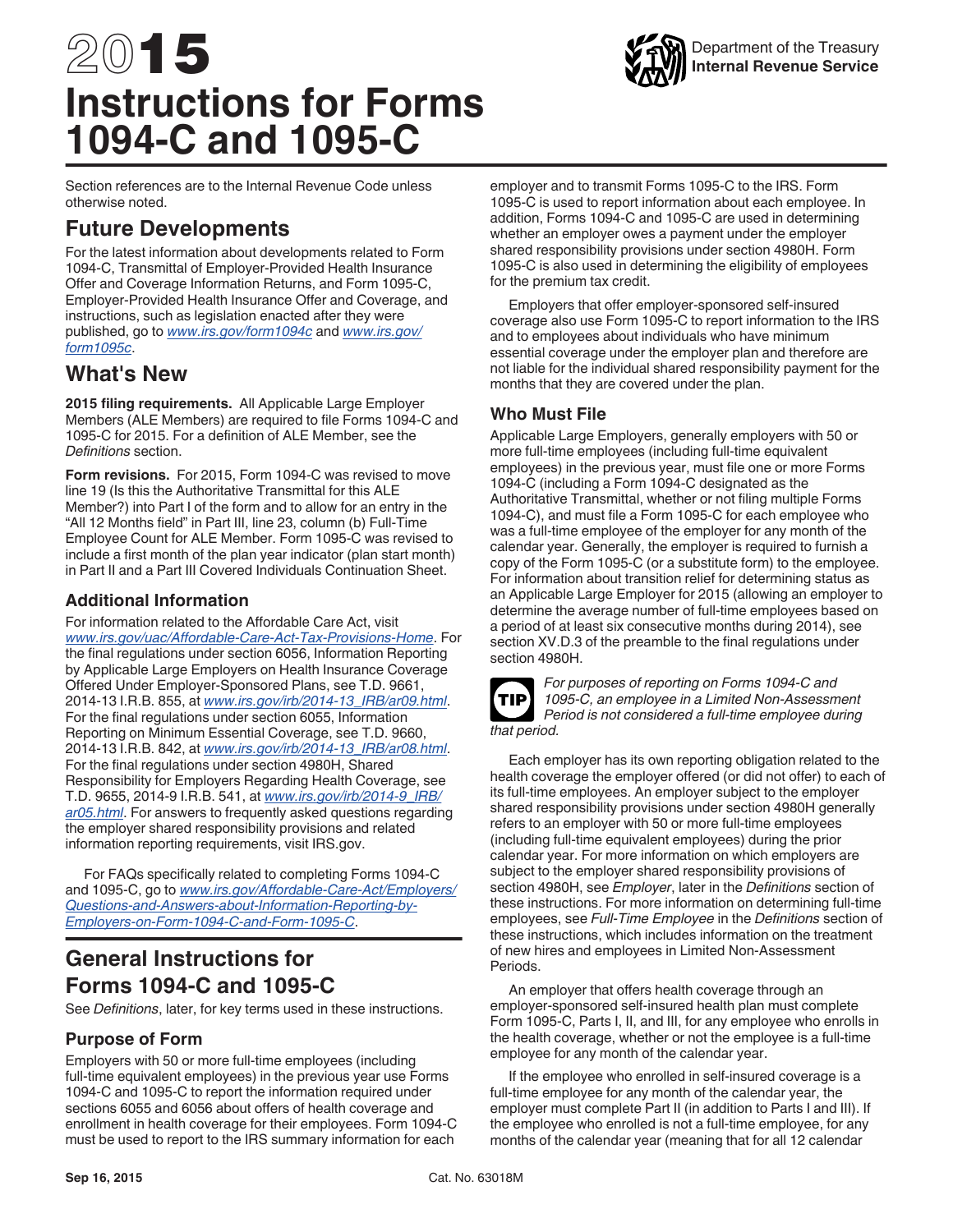months the employee was not a full-time employee), the employer must complete Form 1095-C, Parts I and III and on Part II, must enter code 1G on line 14 in the "All 12 Months" column or in each separate monthly box (the employer need not complete Part II, lines 15 and 16 in this case).

If an employer is offering health coverage to employees other than under a self-insured plan, such as through an insured health plan or a multiemployer health plan, the issuer of the insurance or the sponsor of the plan providing the coverage is required to furnish the information about their health coverage to any enrolled employees, and the employer should not complete Form 1095-C, Part III, for those employees.

An employer that offers employer-sponsored self-insured health coverage but is not an applicable large employer subject to the employer shared responsibility provisions under section 4980H, should not file Forms 1094-C and 1095-C, but should instead file Forms 1094-B and 1095-B to report information for employees who enrolled in the employer-sponsored self-insured health coverage.

## **Substitute Statements to Recipients**

If you are not using the official IRS form to furnish statements to recipients, see Pub. 5223, General Rules & Specifications for Affordable Care Act Substitute Forms 1094-B, 1095-B, 1094-C, and 1095-C and Certain Other Information, which explains the requirements for format and content of substitute statements to recipients. You may develop them yourself or buy them from a private printer.

## **Reporting of Enrollment Information for Non-Employees: Option to Use Forms 1094-B and 1095-B**

Employers that offer employer-sponsored self-insured health coverage to non-employees who enroll in the coverage may use Forms 1094-B and 1095-B, rather than Form 1095-C, Part III, to report coverage for those individuals and other family members. For information on reporting with respect to non-employees enrolled in an employer-sponsored self-insured health plan using Forms 1094-B and 1095-B, see the instructions for those forms.

For employers that use Form 1095-C to report coverage information for non-employees enrolled in an employer-sponsored self-insured health plan, such as non-employee directors, an individual who was a retired employee during the entire year, or a non-employee COBRA beneficiary, see the specific instructions for Form 1095-C, Part III—Covered Individuals (Lines 17-22). The Form 1095-C may be used only if the individual identified on line 1 has an SSN.

## **Authoritative Transmittal for Employers Filing Multiple Forms 1094-C**

A Form 1094-C must be filed when an employer files one or more Forms 1095-C. An employer may choose to file multiple Forms 1094-C, accompanied by Forms 1095-C for some of its employees, provided that a Form 1095-C is filed for each employee for whom the employer is required to file. In the case of an Aggregated ALE Group, each separate employer (referred to in these instructions as an ALE Member or employer) must file its own Authoritative Transmittal. Although an employer may file multiple Forms 1094-C, one "Authoritative Transmittal" Form 1094-C, identified on line 19, Part I as the Authoritative Transmittal, must be filed for each employer reporting aggregate employer-level data for all full-time employees of the employer. Specifically, one Authoritative Transmittal must be filed for each employer, even if multiple Forms 1094-C are filed by and on behalf of that single employer. For example, if an employer intends to file a separate Form 1094-C for each of its two

divisions to transmit Forms 1095-C for each division's full-time employees, one of the Forms 1094-C filed must be designated as the Authoritative Transmittal and report aggregate employer-level data for both divisions, as required in Parts II, III, and IV of Form 1094-C.

The same rules apply in the case of a Governmental Unit that has delegated its reporting responsibilities for some of its employees to another Governmental Unit—see *Designated Governmental Entity (DGE)* in the *Definitions* section of these instructions for more information. In the case of a Governmental Unit that has delegated its reporting responsibilities for some of its employees, the Governmental Unit must ensure that among the multiple Forms 1094-C filed by or on behalf of the Governmental Unit transmitting Forms 1095-C for the Governmental Unit's employees, one of the filed Forms 1094-C is designated as the Authoritative Transmittal and reports aggregate employer-level data for the Governmental Unit, as required in Parts II, III, and IV of Form 1094-C.

*Example.* County is an ALE made up of ALE Members School District, Police District, and County General Office. School District designates the state to report on behalf of the teachers and reports for itself for its remaining full-time employees. In this case, either the School District or the state must file an Authoritative Transmittal reporting aggregate employer-level data for the School District.

## **One Form 1095-C for Each Employee of Each Employer**

For each full-time employee of an employer, there must be only one Form 1095-C filed for employment with that employer. For example, if an employer separately reports for each of its two divisions, the employer must combine the offer and coverage information for any employee who worked at both divisions during the calendar year so that a single Form 1095-C is filed for the calendar year for that employee which reports information for all twelve months of the calendar year from that employer.

In contrast, a full-time employee who works for more than one employer that is a member of the same Aggregated ALE Group (that is, works for two separate ALE Members) must receive a separate Form 1095-C from each employer, unless the ALE Member is not treated as the employer for any calendar month in the calendar year as described later. See the *Definitions* section of these instructions for a definition of ALE Member.

For any calendar month in which a full-time employee works for more than one ALE Member of an Aggregated ALE Group, only one ALE Member is treated as the employer and only that ALE Member reports for that employee for that calendar month (and the other ALE Member is not required to report for that employee for that calendar month). If under these rules, an ALE Member is not required to report for an employee for any month in the calendar year, the employer is not required to report for that full-time employee for that calendar year. For a description of the rules related to determining which ALE Member in an Aggregated ALE Group is treated as the employer for a month in this situation, see the definition of *Employee*, later.

## **When To File**

You will meet the requirement to file Forms 1094-C and 1095-C if the forms are properly addressed and mailed on or before the due date. If the regular due date falls on a Saturday, Sunday, or legal holiday, file by the next business day. A business day is any day that is not a Saturday, Sunday, or legal holiday.

Generally, you must file Forms 1094-C and 1095-C by February 28 if filing on paper (or March 31 if filing electronically) of the year following the calendar year to which the return relates. For calendar year 2015, Forms 1094-C and 1095-C are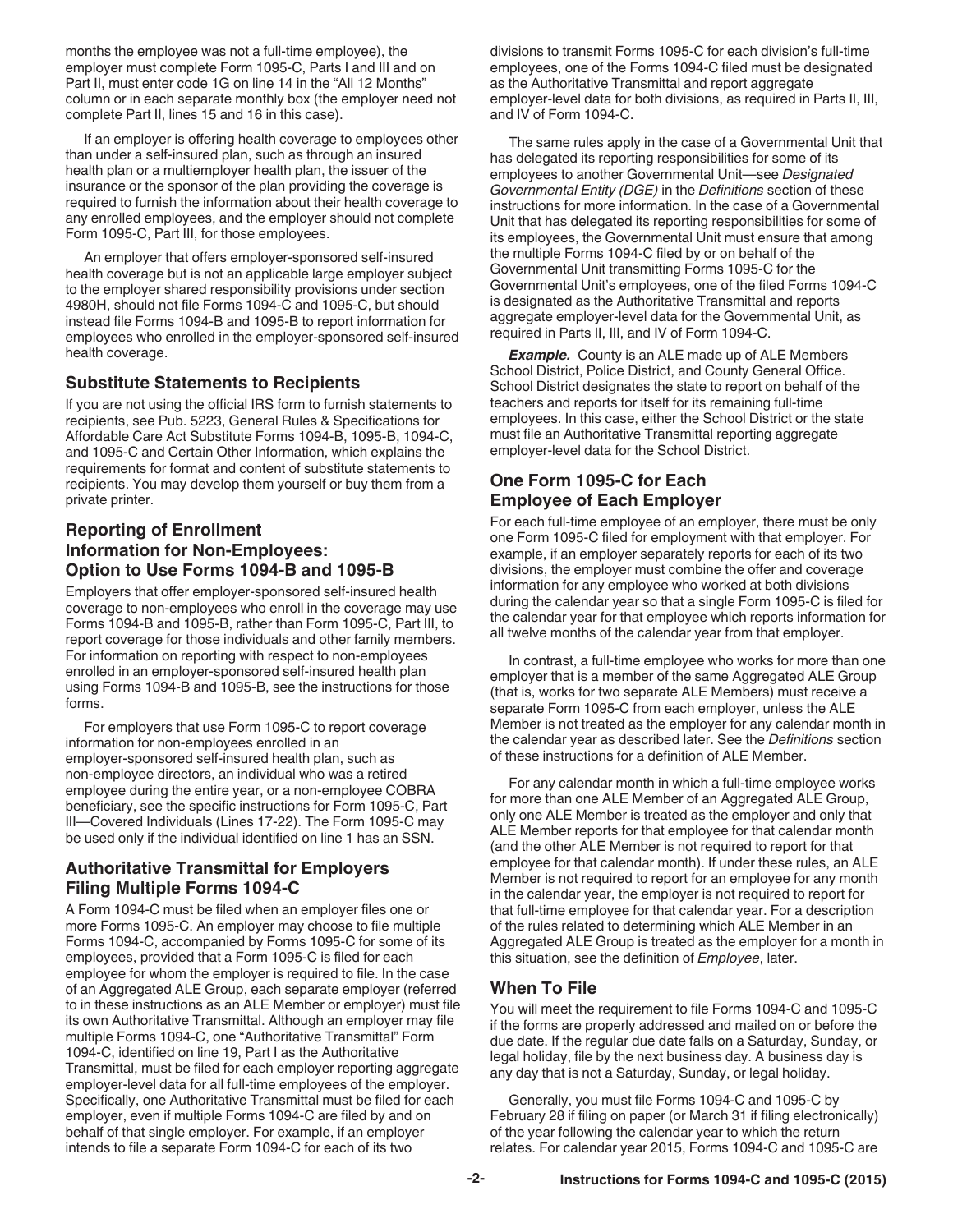required to be filed by February 29, 2016, or March 31, 2016, if filing electronically.

See *Furnishing Forms 1095-C to Employees* for information on when Form 1095-C must be furnished.

#### **How to File**

The IRS strongly encourages the quality review of data before filing to prevent erroneous notices from being mailed to statement recipients (or others for whom information is being reported).

**Shipping and mailing.** If you are filing on paper, send the forms to the IRS in a flat mailing (not folded). If you are sending many forms, you may send them in conveniently sized packages. On each package, write your name, number the packages consecutively, and place Form 1094-C in package number one. Postal regulations require forms and packages to be sent by First-Class Mail.

**Keeping copies.** Generally, keep copies of information returns you filed with the IRS or have the ability to reconstruct the data for at least 3 years, from the due date of the returns.

## **Electronic Filing**



If you are required to file 250 or more information returns, you must file electronically. The

250-or-more requirement applies separately to each type of form. For example, if you must file 500 Forms 1095-B and 100 Forms 1095-C, you must file Forms 1095-B electronically, but you are not required to file Forms 1095-C electronically. The electronic filing requirement does not apply if you apply for and receive a hardship waiver. The IRS encourages you to file electronically even though you are filing fewer than 250 returns.

Pub. 5165, Guide for Electronically Filing Affordable Care Act (ACA) Information Returns (AIR) for Software Developers and Transmitters (Processing Year 2016), specifies the communication procedures, transmission formats, business rules, and validation procedures for returns filed electronically for calendar year 2015 through the AIR system. To develop software for use with the AIR system, software developers, transmitters and issuers (employers filing their own Forms 1094-C and 1095-C) should use the guidelines provided in Pub. 5165 along with the Extensible Markup Language (XML) Schemas published on IRS.gov.

#### **Where To File**

Send all information returns filed on paper to the following:

| If your principal business,<br>office or agency, or legal<br>residence in the case of an<br>individual, is located in:                                                                                                                                                                             | Use the following address:                                                                  |
|----------------------------------------------------------------------------------------------------------------------------------------------------------------------------------------------------------------------------------------------------------------------------------------------------|---------------------------------------------------------------------------------------------|
| Alabama, Arizona, Arkansas,<br>Connecticut, Delaware, Florida,<br>Georgia, Kentucky, Louisiana,<br>Maine, Massachusetts.<br>Mississippi, New Hampshire,<br>New Jersey, New Mexico, New<br>York, North Carolina, Ohio,<br>Pennsylvania, Rhode Island,<br>Texas, Vermont, Virginia,<br>West Virginia | Department of the Treasury<br>Internal Revenue Service<br>Center<br><b>Austin, TX 73301</b> |

| If your principal business,<br>office or agency, or legal<br>residence in the case of an<br>individual, is located in:                                                                                                                                                                     | Use the following address:                                                                |
|--------------------------------------------------------------------------------------------------------------------------------------------------------------------------------------------------------------------------------------------------------------------------------------------|-------------------------------------------------------------------------------------------|
| Alaska, California, Colorado,<br>District of Columbia, Hawaii,<br>Idaho, Illinois, Indiana, Iowa,<br>Kansas, Maryland, Michigan,<br>Minnesota, Missouri, Montana,<br>Nebraska, Nevada, North<br>Dakota, Oklahoma, Oregon,<br>South Carolina, South Dakota,<br>Tennessee, Utah, Washington, | Department of the Treasury<br>Internal Revenue Service<br>Center<br>Kansas City, MO 64999 |
| Wisconsin, Wyoming                                                                                                                                                                                                                                                                         |                                                                                           |

If your legal residence or principal place of business or principal office or agency is outside the United States, file with the Department of the Treasury, Internal Revenue Service Center, Austin, TX 73301.

#### **Substitute Returns Filed with the IRS**

If you are filing your returns on paper, see Pub. 5223 for specifications for private printing of substitute information returns. You may not request special consideration. Only forms that conform to the official form and the specifications in Pub. 5223 are acceptable for filing with the IRS.

#### **Extensions and Waivers**

**Extension.** You can get an automatic 30-day extension of time to file by completing Form 8809, Application for Extension of Time To File Information Returns. The form may be submitted on paper, or through the FIRE System either as a fill-in form or an electronic file. No signature or explanation is required for the extension. However, you must file Form 8809 by the due date of the returns in order to get the 30-day extension. Under certain hardship conditions you may apply for an additional 30-day extension. See the instructions for Form 8809 for more information.

*How to apply.* As soon as you know that a 30-day extension of time to file is needed, file Form 8809. Follow the instructions on Form 8809 and mail it to the address listed in the instructions on the form or you can fax it. See the instructions for Form 8809 for more information. You can submit the extension request online through the FIRE System. You are encouraged to submit requests using the online fill-in form. See Pub. 1220, Part B, for more information on filing online or electronically.

**Waiver.** To receive a waiver from the required filing of information returns electronically, submit Form 8508, Request for Waiver From Filing Information Returns Electronically, at least 45 days before the due date of the returns. You cannot apply for a waiver for more than one tax year at a time. If you need a waiver for more than one tax year, you must reapply at the appropriate time each year. If a waiver for original returns is approved, any corrections for the same types of returns will be covered under the waiver. However, if you submit original returns electronically but you want to submit your corrections on paper, a waiver must be approved for the corrections if you must file 250 or more corrections. If you receive an approved waiver, do not send a copy of it to the service center where you file your paper returns. Keep the waiver for your records only.

If you are required to file electronically but fail to do so, and you do not have an approved waiver, you may be subject to a penalty of up to \$250 per return for failure to file electronically unless you establish reasonable cause. However, you can file up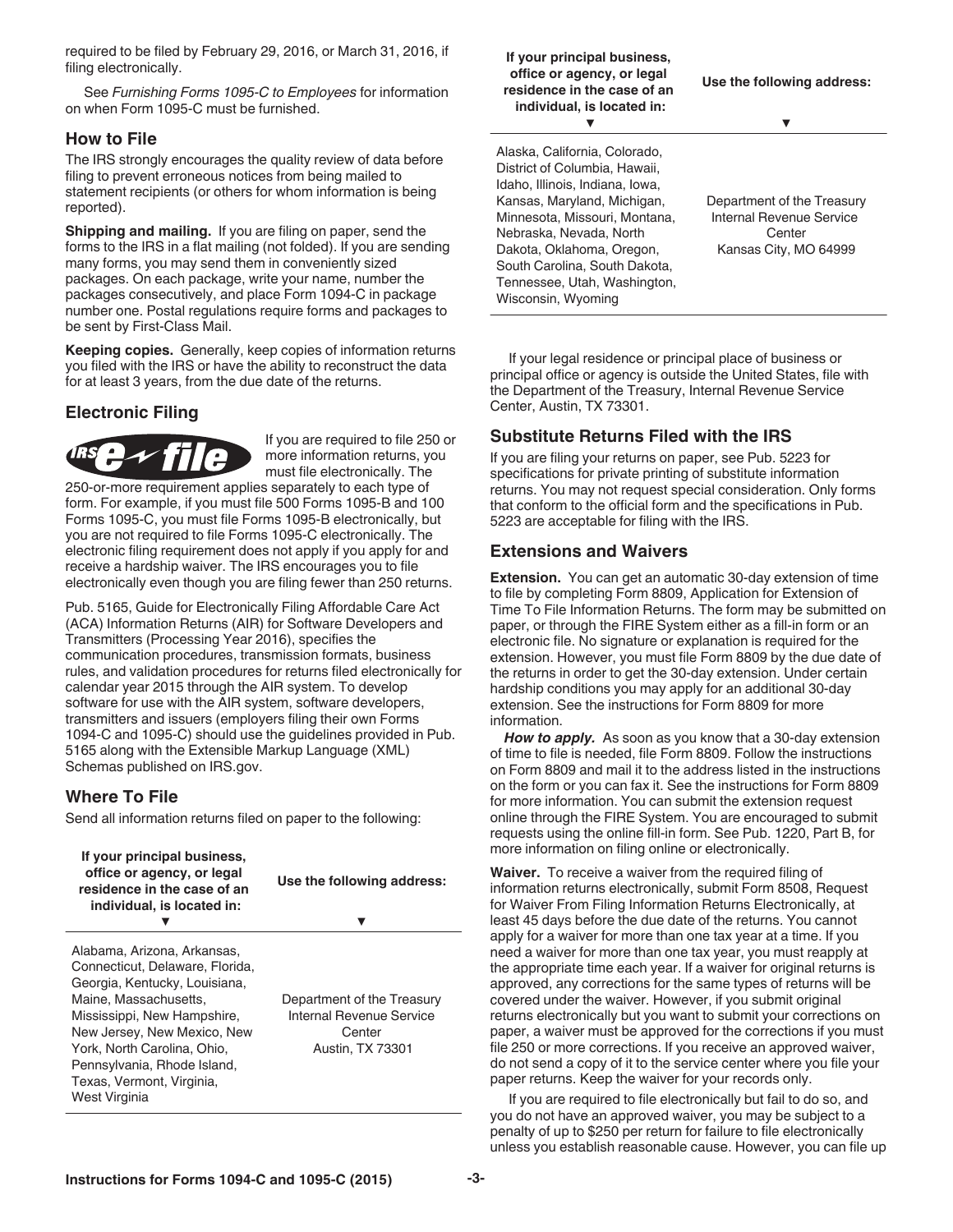to 250 returns on paper; those returns will not be subject to a penalty for failure to file electronically. The penalty applies separately to original returns and corrected returns.

## **Corrected Forms 1094-C and 1095-C**



*To file corrections for electronically filed forms, see section 7.1 of Pub. 5165.*

## **Corrected Returns on Paper Forms**

A corrected return should be filed as soon as possible after an error is discovered. File the corrected returns as follows:

*Form 1094-C.* If correcting information on the Authoritative Transmittal (identified on Part I, line 19, as the Authoritative Transmittal, which must be filed for each employer reporting aggregate employer-level data for all full-time employees of the employer), file a standalone fully completed Form 1094-C including the correct information and enter an "X" in the CORRECTED checkbox. Do not file a return correcting information on a Form 1094-C that is not the Authoritative Transmittal.



*Do not file any other documents (e.g. Form 1095-C) with the corrected Authoritative Transmittal.*

*Form 1095-C.* If correcting information on a Form 1095-C that was previously filed with the IRS, file a fully completed Form 1095-C including the correct information and enter an "X" in the CORRECTED checkbox. File a Form 1094-C Transmittal (DO NOT mark the CORRECTED checkbox on the Form 1094-C) with corrected Form(s) 1095-C. Furnish the employee a copy of the corrected Form 1095-C, unless the employer is eligible to use the Qualifying Offer Method or the Qualifying Offer Method Transition Relief for 2015. For more information, see *Alternative Method of Furnishing Form 1095-C to Employees under the Qualifying Offer Method* or *Alternative Method of Furnishing Form 1095-C to Employees under the Qualifying Offer Method Transition Relief,* later.

**Note.** Enter an "X" in the corrected checkbox only when correcting a Form 1095-C previously filed with the IRS. If you are correcting a Form 1095-C that was previously furnished to a recipient, but not filed with the IRS, write CORRECTED on the new Form 1095-C furnished to the recipient.

**Correcting information affecting statement furnished to employee using an Alternative Furnishing Method.** If an employer eligible to use the Qualifying Offer Method or the Qualifying Offer Method Transition Relief for 2015 had furnished the employee an alternative statement, the employer must furnish the employee a corrected statement if it filed a corrected Form 1095-C correcting the employer's name, EIN, address or contact name and telephone number. If the employer is no longer eligible to use an alternative furnishing method for the employee for whom it filed a corrected Form 1095-C, it must furnish a Form 1095-C to the employee and advise the employee that the Form 1095-C replaces the statement it had previously furnished.

*Caution.* If you fail to file correct information returns or fail to furnish a correct recipient statement, you may be subject to a penalty. Regulations section 301.6724-1 (relating to information return penalties) does not require you to file corrected returns for missing or incorrect TINs if you meet the reasonable cause criteria.



*See the charts below for examples of errors and step by step instructions for filing corrected returns.*

| Original Authoritative Form 1094-C                                      |                                                                                           |  |  |
|-------------------------------------------------------------------------|-------------------------------------------------------------------------------------------|--|--|
| IF any of the following are<br>incorrect                                | THEN                                                                                      |  |  |
|                                                                         |                                                                                           |  |  |
| ALE Member or Designated<br>Government Entity (Name and/or<br>EIN)      | 1. Prepare a new authoritative Form<br>1094-C                                             |  |  |
|                                                                         | 2. Enter an "X" in the "CORRECTED"<br>box at the top of the form                          |  |  |
| Total Number of Forms 1095-C filed<br>by and/or on behalf of ALE Member |                                                                                           |  |  |
|                                                                         | 3. Submit the standalone corrected<br>transmittal with the correct information<br>present |  |  |
| Aggregated Group Membership                                             |                                                                                           |  |  |
| Certifications of Eligibility                                           |                                                                                           |  |  |
| Minimum Essential Coverage<br>Indicator                                 |                                                                                           |  |  |
| Full-Time Employee Count for ALE<br>Member                              |                                                                                           |  |  |
| Aggregated Group Indicator                                              |                                                                                           |  |  |
| Section 4980H Transition Relief<br>Indicator                            |                                                                                           |  |  |

| Original Form 1095-C Submitted to IRS and Furnished to Employee |                                                                                                    |  |
|-----------------------------------------------------------------|----------------------------------------------------------------------------------------------------|--|
| <b>IF</b> any of the following are<br>incorrect                 | THEN                                                                                               |  |
|                                                                 |                                                                                                    |  |
| Name, SSN, Employer EIN                                         | 1. Prepare a new Form 1095-C                                                                       |  |
| Offer of Coverage                                               | 2. Enter an "X" in the "CORRECTED"<br>box at the top of the form                                   |  |
| Premium Amount                                                  | 3. Submit corrected Form 1095-Cs with<br>a non-authoritative Form 1094-C<br>transmittal to the IRS |  |
| Safe Harbor and Other Relief Codes                              |                                                                                                    |  |
|                                                                 | 4. Furnish a corrected Form 1095-C to<br>the employee                                              |  |
| Covered Individuals Information                                 |                                                                                                    |  |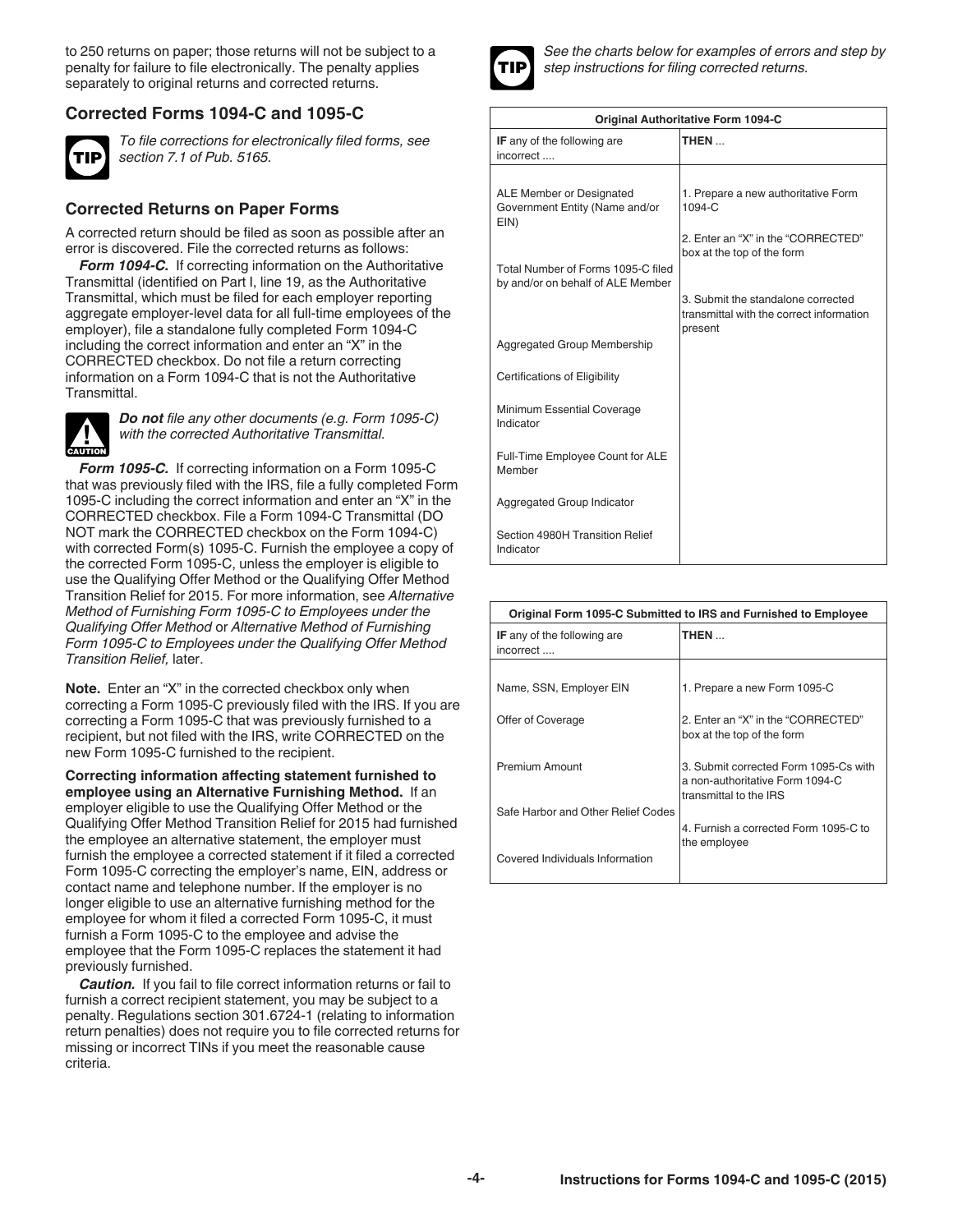| <b>Original Alternative Method Statement Furnished to Employee</b> |                                                                                                                                                                               |  |
|--------------------------------------------------------------------|-------------------------------------------------------------------------------------------------------------------------------------------------------------------------------|--|
| <b>IF</b> any of the following are<br>incorrect                    | THEN                                                                                                                                                                          |  |
|                                                                    |                                                                                                                                                                               |  |
| Name, SSN, Employer EIN                                            | • Submission to IRS:                                                                                                                                                          |  |
|                                                                    | 1. Prepare a new Form 1095-C                                                                                                                                                  |  |
| Offer of Coverage                                                  | 2. Enter an "X" in the "CORRECTED"<br>box at the top of the form                                                                                                              |  |
| <b>Premium Amount</b>                                              | 3. Submit corrected Form 1095-Cs<br>with a non-authoritative Form 1094-C<br>transmittal to the IRS                                                                            |  |
|                                                                    | • Furnish to employee                                                                                                                                                         |  |
|                                                                    | If after the correction the employer is<br>still eligible to use an alternative<br>furnishing method, furnish the<br>employee either a Form 1095-C or<br>corrected statement. |  |
|                                                                    | If the employer is no longer eligible to<br>use an alternative furnishing method,<br>furnish a Form 1095-C to the employee.                                                   |  |

## **Furnishing Forms 1095-C To Employees**

You will meet the requirement to furnish Form 1095-C to an employee if the form is properly addressed and mailed on or before the due date. If the regular due date falls on a Saturday, Sunday, or legal holiday, file by the next business day. A business day is any day that is not a Saturday, Sunday, or legal holiday.

An employer must furnish a Form 1095-C to each of its full-time employees by January 31 of the year following the year to which the Form 1095-C relates.

The first Forms 1095-C are due to individuals by February 1, 2016.

For more information on alternative furnishing methods for employers, see the *Qualifying Offer Method* and the *Qualifying Offer Method Transition Relief for 2015*, later.

Filers of Form 1095-C may truncate the social security number (SSN) of an individual (the employee or any family member of the employee receiving coverage) on Form 1095-C statements furnished to employees by showing only the last four digits of the SSN and replacing the first five digits with asterisks (\*) or Xs. Truncation is not allowed on forms filed with the IRS. In addition, an ALE Member's employer identification number (EIN) may not be truncated on the statements furnished to employees or the forms filed with the IRS.

Statements must be furnished on paper by mail (or hand delivered), unless the recipient affirmatively consents to receive the statement in an electronic format. If mailed, the statement must be sent to the employee's last known permanent address, or if no permanent address is known, to the employee's temporary address.

**Consent to furnish statement electronically.** An employer is required to obtain affirmative consent to furnish a statement electronically. This requirement ensures that statements are furnished electronically only to individuals who are able to access them. An individual may consent on paper or electronically, such as by email. If consent is on paper, the individual must confirm the consent electronically. A statement may be furnished electronically by email or by informing the individual how to access the statement on the employer's website. Statements reporting coverage under an expatriate health plan, however, may be furnished electronically unless the recipient affirmatively refuses consent or requests a paper

statement. For more information on expatriate health plans, see Notice 2015-43, 2015-29 I.R.B. 73, at *[www.irs.gov/pub/irs-drop/](http://www.irs.gov/pub/irs-drop/n-15-43.pdf) [n-15-43.pdf](http://www.irs.gov/pub/irs-drop/n-15-43.pdf)*.

**Extensions of time to furnish statement to recipients.** You may request an extension of time to furnish the statements to recipients by sending a letter to Internal Revenue Service, Information Returns Branch, Attn: Extension of Time Coordinator, 240 Murall Drive, Mail Stop 4360, Kearneysville, WV 25430. The letter must include (a) filer name, (b) filer TIN, (c) filer address, (d) type of return, (e) a statement that extension request is for providing statements to recipients, (f) reason for delay, and (g) the signature of the filer or authorized agent. Your request must be postmarked by the date on which the statements are due to the recipients. If your request for an extension is approved, generally you will be granted a maximum of 30 extra days to furnish the recipient statements. For purposes of requesting an extension of time to furnish the statements, the term filer means the ALE Member, or the Designated Government Entity, if applicable.

**Information reporting penalties.** Employers subject to the employer shared responsibility provisions and ALE Members that sponsor self-insured group health plans that fail to comply with the applicable information reporting requirements may be subject to the general reporting penalty provisions for failure to file correct information returns and failure to furnish correct payee statements. For returns required to be made and statements required to be furnished after December 31, 2015, the following apply.

The penalty for failure to file an information return generally is \$250 for each return for which such failure occurs. The total penalty imposed for all failures during a calendar year cannot exceed \$3,000,000.

The penalty for failure to provide a correct payee statement is \$250 for each statement with respect to which such failure occurs, with the total penalty for a calendar year not to exceed \$3,000,000.

Special rules apply that increase the per-statement and total penalties if there is intentional disregard of the requirement to furnish a payee statement.

**Relief from penalties.** For 2015 reporting, the IRS will not impose penalties on a filer for reporting incorrect or incomplete information if the filer can show that it made good faith efforts to comply with the information reporting requirements for 2015. No relief is provided in the case of reporting entities that cannot show a good faith effort to comply with the information reporting requirements or that fail to timely file an information return or furnish a statement. However, consistent with the existing information reporting rules, reporting entities that fail to timely meet the requirements still may be eligible for penalty relief if the IRS determines that the standards for reasonable cause under section 6724 are satisfied. For additional information on penalty relief, see the sections 6055 and 6056 FAQs at *[www.irs.gov/](http://www.irs.gov/Affordable-Care-Act/Affordable-Care-Act-Tax-Provisions-Questions-and-Answers) [Affordable-Care-Act/Affordable-Care-Act-Tax-Provisions-](http://www.irs.gov/Affordable-Care-Act/Affordable-Care-Act-Tax-Provisions-Questions-and-Answers)[Questions-and-Answers](http://www.irs.gov/Affordable-Care-Act/Affordable-Care-Act-Tax-Provisions-Questions-and-Answers)*.

# **Specific Instructions for Form 1094-C**

## **Part I—Applicable Large Employer Member (ALE Member)**

**Line 1.** Enter employer's name.

**Line 2.** Enter the employer's EIN. An SSN may not be entered in lieu of an EIN. Enter the 9-digit EIN including the dash.



*If you are filing Form 1094-C, a valid EIN is required at the time the form is filed. If a valid EIN is not provided, the Form 1094-C will not be processed. If you do not* 

#### **Instructions for Forms 1094-C and 1095-C (2015) -5-**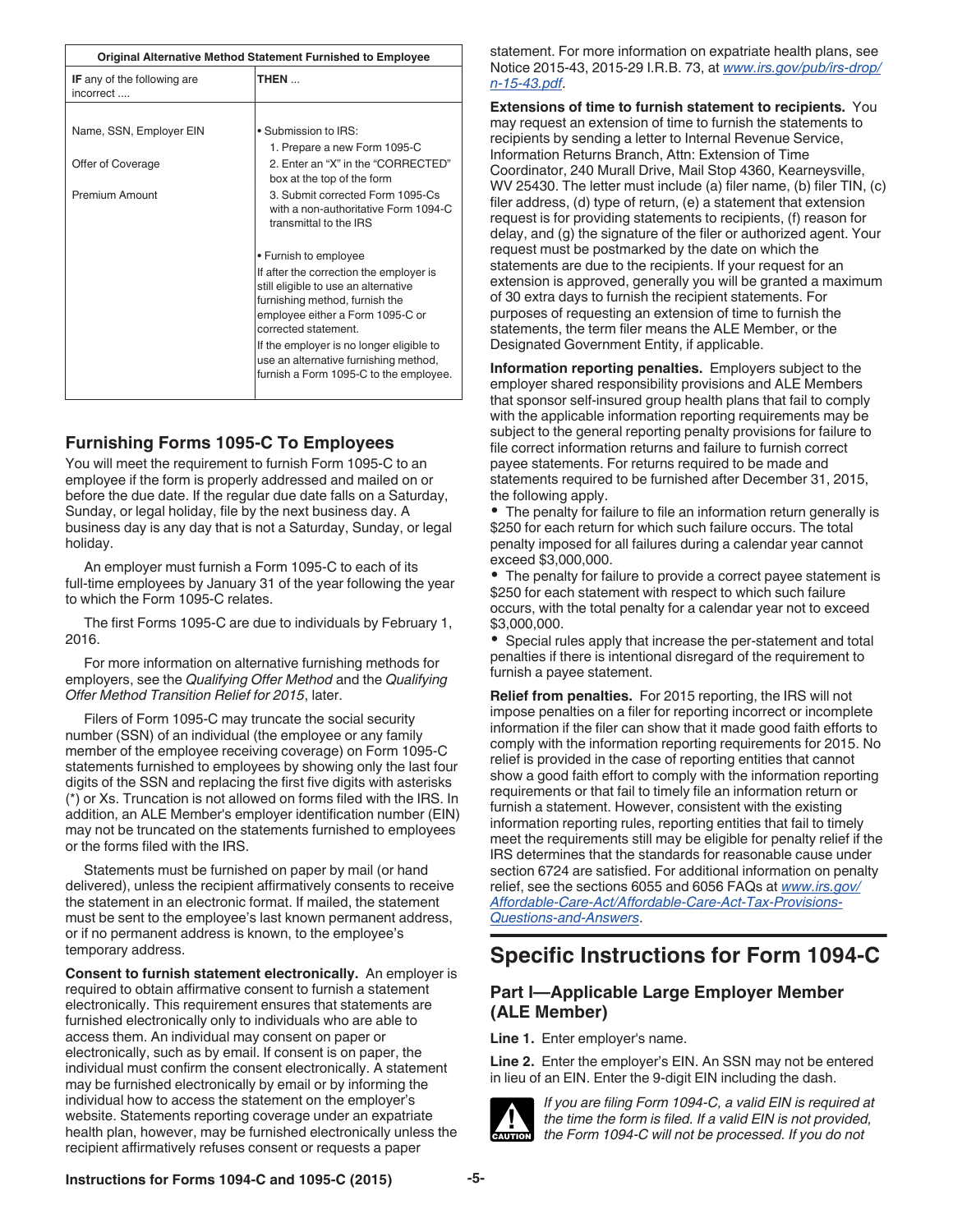*have an EIN, you may apply for one online. Go to IRS.gov and enter "EIN" in the search box. You may also apply by faxing or mailing Form SS-4, Application for Employer Identification Number, to the IRS. See the Instructions for Form SS-4 for more information. See Pub. 1635,* Employer Identification Number*, for more information.*

**Lines 3–6.** Enter the employer's complete address (including room or suite no., if applicable). This address should match the employer's address used on the Form 1095-C.

**Lines 7 and 8.** Enter the name and telephone number of the person to contact who is responsible for answering any questions.

**Note.** If you are a Designated Governmental Entity (DGE) filing on behalf of an employer, complete lines 9–16. If you are not a DGE filing on behalf of an employer do not complete lines 9–16. Instead skip to line 18. See *Designated Governmental Entity (DGE)* in the *Definitions* section of these instructions.

**Line 9.** If a DGE is filing on behalf of the employer, enter the name of the DGE.

**Line 10.** Enter the DGE's EIN (including the dash). An SSN may not be entered in lieu of an EIN.



**Lines 11–14.** Enter the DGE's complete address (including room or suite no., if applicable).

**Lines 15 and 16.** Enter the name and telephone number of the person to contact who is responsible for answering any questions related to the Form 1094-C.

**Line 17.** This line is reserved for future use.

**Line 18.** Enter the total number of Forms 1095-C submitted with this Form 1094-C transmittal.

**Line 19.** If this Form 1094-C transmittal is the Authoritative Transmittal that reports aggregate employer-level data for the employer, check the box on line 19 and complete Parts II, III, and IV, to the extent applicable. Otherwise, complete the signature portion of Form 1094-C and leave the remainder of the form (lines 20-22 of Part II, and all of Parts III and IV) blank.

There must be only one Authoritative Transmittal filed for each employer. If this is the only Form 1094-C being filed for the employer, this Form 1094-C must report aggregate employer-level data for the employer and be identified on line 19 as the Authoritative Transmittal. If multiple Forms 1094-C are being filed for an employer so that Forms 1095-C for all full-time employees of the employer are not attached to a single Form 1094-C transmittal (because Forms 1095-C for some full-time employees of the employer are being transmitted separately), one of the Forms 1094-C must report aggregate employer-level data for the employer and be identified on line 19 as the Authoritative Transmittal.

#### **Part II—ALE Member Information**

**Reminder.** Lines 20–22 should be completed only on the Authoritative Transmittal for the employer. For more information, see *Authoritative Transmittal for Employers Filing Multiple Forms 1094-C*, earlier.

**Line 20.** Enter the total number of Forms 1095-C that will be filed by and/or on behalf of the employer. This includes all Forms 1095-C that are filed with this transmittal including those filed for any individuals who enrolled in the employer-sponsored self-insured plan, and for any Forms 1095-C filed with a separate transmittal filed by or on behalf of the employer.

**Line 21.** If during any month of the calendar year the employer was a member of an Aggregated ALE Group, check "Yes." If you check "Yes," also complete the "Aggregated Group Indicator" in Part III, column (d), and then complete Part IV to list the other members of the Aggregated ALE Group. If, for all 12 months of the calendar year, the employer was not a member of an Aggregated ALE Group, check "No," and do not complete Part III, column (d), or Part IV.

**Line 22.** If the employer meets the eligibility requirements and is using one of the Offer Methods and/or one of the forms of Transition Relief indicated, it must check each applicable box. See the description of the *Offer Methods* and *Section 4980H Transition Relief*, later.

*A. Qualifying Offer Method.* Check this box if the employer is eligible to use and is using the Qualifying Offer Method to report the information on Form 1095-C for one or more full-time employees. To be eligible to use the Qualifying Offer Method for reporting, the employer must certify that it made a Qualifying Offer to one or more of its full-time employees for all months during the year in which the employee was a full-time employee for whom an employer shared responsibility payment could apply. Additional requirements described below must be met to be eligible to use the alternative method for furnishing Form 1095-C to employees under the Qualifying Offer Method.

*Alternative Method of Completing Form 1095-C under the Qualifying Offer Method.* If the employer reports using this method, it must not complete Form 1095-C, Part II, line 15, for any month for which a Qualifying Offer is made. Instead it must enter the Qualifying Offer code 1A on Form 1095-C, line 14, for any month for which the employee received a Qualifying Offer (or in the all 12 months box if the employee received a Qualifying Offer for all 12 months), and must leave line 15 blank for any month for which code 1A is entered on line 14.

An employer is not required to use the Qualifying Offer Method, even if it is eligible and instead may enter on line 14 the applicable offer code and then enter on line 15 the dollar amount required as an employee contribution for the lowest-cost employee-only coverage providing minimum value for that month.

*If the employer is eligible to use the Qualifying Offer Method, it may report on Form 1095-C by entering the Qualifying Offer code 1A on Form 1095-C, line 14, for any month for which it made a Qualifying Offer to an employee, even if the employee did not receive a Qualifying Offer for all 12 calendar months. However, if an employee receives a Qualifying Offer for less than all 12 months, the employer must furnish a copy of Form 1095-C to the employee (rather than using the alternative method of furnishing Form 1095-C described below) unless the Qualifying Offer Method Transition Relief for 2015 described later applies.* **TIP**

**Example.** Employee's employment with Employer begins on January 1. Employee is in a health coverage waiting period (and an employer shared responsibility payment could not apply with respect to Employee, because Employee is in a Limited Non-Assessment Period) until April 1 and is a full-time employee for the remainder of the calendar year. Employer makes a Qualifying Offer to Employee for coverage beginning on April 1 and for the remainder of the calendar year. Employer is eligible to use the Qualifying Offer method because it has made a Qualifying Offer to at least one full-time employee for all months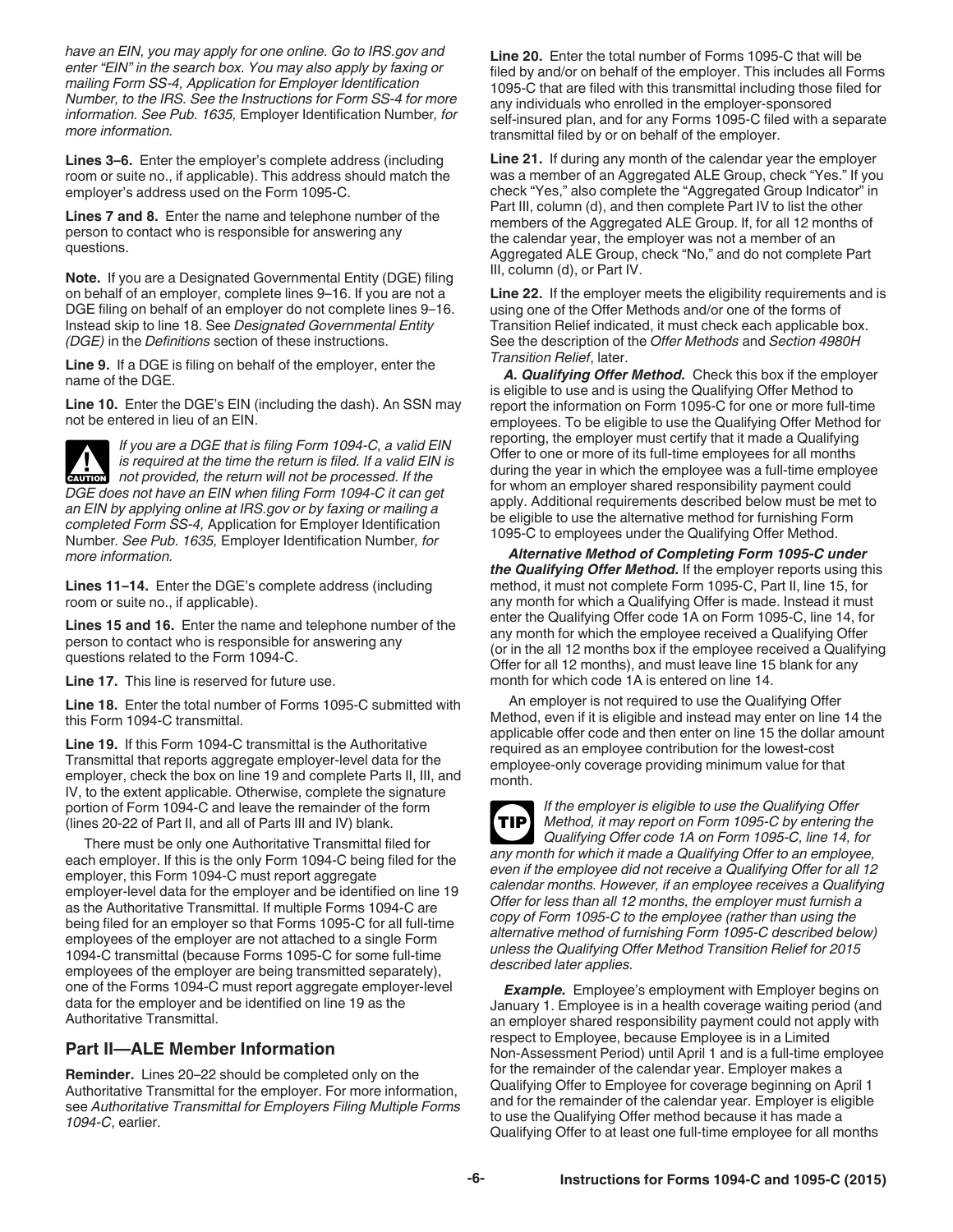in which both (1) the employee was a full-time employee and (2) an employer shared responsibility payment could apply with respect to the employee. Employer may use the alternative method of completing Form 1095-C under the Qualifying Offer Method for this Employee. However, unless Employer is eligible for the Qualifying Offer Method Transition Relief for 2015, Employer may not use the alternative method of furnishing Form 1095-C to Employee under the Qualifying Offer Method because Employee did not receive a Qualifying Offer for all 12 months of the calendar year.

*Alternative Method of Furnishing Form 1095-C to Employees under the Qualifying Offer Method.* An employer that is eligible to use the Qualifying Offer Method meets the requirement to furnish Form 1095-C to its full-time employees who received a Qualifying Offer for all 12 months of the calendar year, and who did not enroll in coverage that is self-insured coverage, if it furnishes each of those full-time employees either a copy of Form 1095-C as filed with the IRS or a statement containing the following information.

Employer name, address, and EIN.

Contact name and telephone number at which the employee may receive information about the offer of coverage and the information on the Form 1095-C filed with the IRS for that employee.

Notification that, for all 12 months of the calendar year, the employee and his or her spouse and dependents, if any, received a Qualifying Offer and therefore are not eligible for a premium tax credit.

• Information directing the employee to see Pub. 974, Premium Tax Credit (PTC), for more information on eligibility for the premium tax credit.

For a full-time employee who, for all 12 months of the calendar year, received a Qualifying Offer for insured coverage (or a Qualifying Offer for self-insured coverage in which the employee did **not** enroll), the employer may provide the information to the employee by furnishing a copy of Form 1095-C as filed with the IRS (with or without the statement described above) or may provide only the statement described above.

For a full-time employee who received a Qualifying Offer and enrolled in self-insured coverage, the employer must furnish the information reporting enrollment in the coverage on Form 1095-C, Part III. The employer may **not** use the alternative method of furnishing Form 1095-C under the Qualifying Offer Method for that employee.

*B. Qualifying Offer Method Transition Relief for 2015.*  Check this box if the employer is eligible for and is using the Qualifying Offer Method Transition Relief for the 2015 calendar year to report information on Form 1095-C for one or more full-time employees. To be eligible to use the Qualifying Offer Method Transition Relief, the employer must certify that it made a Qualifying Offer for one or more months of calendar year 2015 to at least 95% of its full-time employees. For this purpose, an employee in a Limited Non-Assessment Period is not included in the 95% calculation.

If an employer reports using this method, it must not complete Form 1095-C, Part II, line 15, for any month for which a Qualifying Offer is made or for which Qualifying Offer Method Transition Relief applies. An employer that reports using this method must enter on Form 1095-C, line 14, either the Qualifying Offer code 1A for any months for which the employee received a Qualifying Offer, or the Qualifying Offer Method Transition Relief code 1I for any months for which the employee did not receive a Qualifying Offer.

An employer is not required to use this method, even if it is eligible and the employer may report on line 14 the applicable offer code and on line 15 the dollar amount required as an employee contribution for the lowest-cost employee-only

coverage providing minimum value for that month. An employer may not, for any month, use code 1A or code 1I and also report the dollar amount on line 15.

*Alternative Method of Furnishing Form 1095-C to Employees under the Qualifying Offer Method Transition Relief for 2015.* Solely for 2015, for any employee of an employer eligible for the Qualifying Offer Method Transition Relief who does not receive a Qualifying Offer for all 12 calendar months, including employees who receive no offer, the employer may, in lieu of providing the employee with a copy of Form 1095-C, furnish a statement containing the following information.

Employer name, address, and EIN.

Contact name and telephone number at which the employee may receive information about the offer of coverage (if any) and the information on the Form 1095-C filed with the IRS for that employee.

A notification indicating that the employee and his or her spouse and dependents, if any, may be eligible for a premium tax credit for one or more months of 2015.

• Information directing the employee to see Pub. 974 for more information on eligibility for the premium tax credit.

An employer that is eligible for the Qualifying Offer Method Transition Relief for any employee who receives a Qualifying Offer for all 12 months of the calendar year may, in lieu of furnishing the employee a copy of Form 1095-C, furnish a statement as described in *Alternative Method of Furnishing to Employees Under the Qualifying Offer Method*, earlier.

For a full-time employee who, for all 12 months of the calendar year, received a Qualifying Offer for insured coverage (or a Qualifying Offer for self-insured coverage in which the employee did **not** enroll), the employer may provide the information to the employee by furnishing a copy of Form 1095-C as filed with the IRS (with or without the notification described above) or may provide only the notification described above. For a full-time employee who received a Qualifying Offer and enrolled in self-insured coverage, the employer must furnish the information reporting enrollment in the coverage on Form 1095-C, Part III. The employer may **not** use the alternative method of furnishing Form 1095-C under the Qualifying Offer Method for that employee.

*C. Section 4980H Transition Relief.* Check this box if the employer is eligible for section 4980H Transition Relief under either:

1. 2015 Section 4980H Transition Relief for ALEs with Fewer Than 100 Full-Time Employees, Including Full-Time Equivalent Employees (50-99 Transition Relief), or

2. 2015 Transition Relief for Calculation of Assessable Payments Under Section 4980H(a) for ALEs with 100 or More Full-Time Employees, Including Full-Time Equivalent Employees (100 or More Transition Relief).

For a description of the relief, including which employers are eligible for the relief, see *Section 4980H Transition Relief for 2015*, later. If an employer checks this box, it must also complete Form 1094-C, Part III, column (e), Section 4980H Transition Relief Indicator, to indicate the type of section 4980H transition relief for which it is eligible.

*D. 98% Offer Method.* Check this box if the employer is eligible for and is using the 98% Offer Method.To be eligible to use the 98% Offer Method, an employer must certify that taking into account all months during which the individuals were employees of the employer and were not in a Limited Non-Assessment Period, the employer offered, affordable health coverage providing minimum value to at least 98% of its employees for whom it is filing a Form 1095-C employee statement, and offered minimum essential coverage to those employees' dependents. The employer is not required to identify which of the employees for whom it is filing were full-time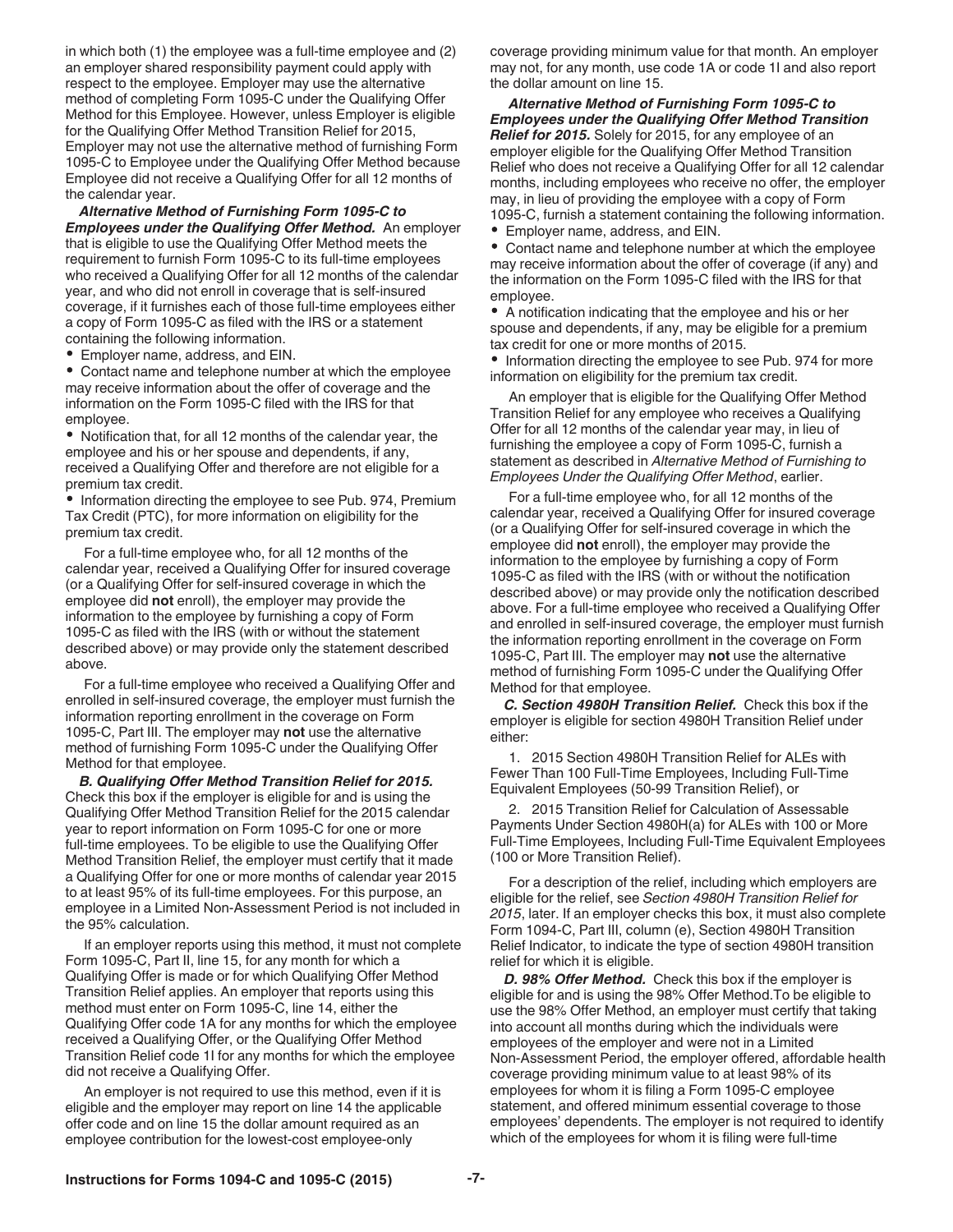employees, but the employer is still required, under the general reporting rules, to file Forms 1095-C on behalf of all its full-time employees who were full-time employees for one or more months of the calendar year. To ensure compliance with the general reporting rules, an employer should confirm for any employee for whom it fails to file a Form 1095-C that the employee was not a full-time employee for any month of the calendar year. (For this purpose, the health coverage is affordable if the employer meets one of the section 4980H affordability safe harbors.)

*Example.* Employer has 325 employees. Of those 325 employees, Employer identifies 25 employees as not possibly being full-time employees because they are scheduled to work 10 hours per week and are not eligible for additional hours. Of the remaining 300 employees, 295 are offered affordable minimum value coverage for all periods during which they are employed other than any applicable waiting period (which qualifies as a Limited Non-Assessment Period). Employer files a Form 1095-C for each of the 300 employees (excluding the 25 employees that it identified as not possibly being full-time employees). Employer may use the 98% Offer Method because it makes an affordable offer of coverage that provides minimum value to at least 98% of the employees for whom Employer files a Form 1095-C. Using this method, Employer does not identify whether each of the 300 employees is a full-time employee. However, Employer must still file a Form 1095-C for all of its full-time employees. Employer chooses to file a Form 1095-C on behalf of all 300 employees, including the five employees to whom it did not offer coverage, because if one or more of those employees was, in fact, a full-time employee for one or more months of the calendar year, Employer would be required to have filed a Form 1095-C on behalf of those employees.

**Note.** If an employer uses this method, it is not required to complete the "Full-Time Employee Count" in Part III, column (b).

## **Part III—ALE Member Information—Monthly (Lines 23–35)**

#### **Column (a) Minimum Essential Coverage Offer Indicator.**

• If the employer offered minimum essential coverage to at least 95% of its full-time employees and their dependents for the entire calendar year, enter "X" in the "Yes" checkbox on line 23 for "All 12 Months" or for each of the 12 calendar months.

**•** If the employer offered minimum essential coverage to at least 95% of its full-time employees and their dependents only for certain calendar months, enter "X" in the "Yes" checkbox for each applicable month.

• For the months, if any, for which the employer did not offer minimum essential coverage to at least 95% of its full-time employees and their dependents, enter "X" in the "No" checkbox for each applicable month.

• If the employer did not offer minimum essential coverage to at least 95% of its full-time employees and their dependents for any of the 12 months, enter "X" in the "No" checkbox for "All 12 Months" for each of the 12 calendar months.

However, an employer that did not offer minimum essential coverage to at least 95% of its full-time employees and their dependents but is eligible for certain transition relief described in the instructions later under *Section 4980H Transition Relief for 2015* should enter an "X" in the "Yes "checkbox for Part III, line 23, column (a), as applicable. See the instructions later under *Section 4980H Transition Relief for 2015*.

**Note.** For purposes of column (a), an employee in a Limited Non-Assessment Period is not counted in determining whether minimum essential coverage was offered to at least 95% of an employer's full-time employees and their dependents.

*An employee who is treated as having been offered health coverage for purposes of section 4980H (even though not actually offered) is treated as offered minimum essential coverage for this purpose. For example, for the months for which the employer is eligible for dependent coverage transition relief, non-calendar year transition relief, or multiemployer arrangement interim guidance (if the employer is contributing on behalf of an employee whether or not the employee is eligible for coverage under the multiemployer plan) with respect to an employee, that employee should be treated as having been offered minimum essential coverage for purposes of column (a). For different rules for purposes of reporting offers of coverage on Form 1095-C, see the specific instructions for Form 1095-C, Part II, line 14.* **TIP**

*For purposes of column (a), if the employer offered minimum essential coverage to all but five of its full-time employees and their dependents, and five is greater than 5% of the number of full-time employees of the employer, the employer may report in column (a) as if it offered health coverage to at least 95% of its full-time employees and their dependents (even if it offered health coverage to less than 95% of its full-time employees and their dependents, for example to 75 of its 80 full-time employees and their dependents).* **TIP**

See *Definitions*, later, for more information on an offer of health coverage.

**Column (b) Full-Time Employee Count for ALE Member.**  Enter the number of full-time employees for each month, but do not count any employee in a Limited Non-Assessment Period. (If the number of full-time employees (excluding employees in a Limited Non-Assessment Period) for a month is zero, enter "0".)

**Note.** If the employer certified that it was eligible for the 98% Offer Method by selecting box D, on line 22, it is not required to complete column (b).

**Column (c) Total Employee Count for ALE Member.** Enter the total number of all of your employees, including full-time employees and non-full-time employees and employees in a Limited Non-Assessment Period, for each calendar month. An employer must choose to use one of the following days of the month to determine the number of employees per month and must use that day for all months of the year: (1) the first day of each month; (2) the last day of each month; (3) the 12th day of each month; (4) the first day of the first payroll period that starts during each month; or (5) the last day of the first payroll period that starts during each month (provided that for each month that last day falls within the calendar month in which the payroll period starts). If the total number of employees was the same for every month of the entire calendar year, enter that number in line 23, column (c) "All 12 Months" or in the boxes for each month of the calendar year. If the number of employees for any month is zero, enter "0" .

**Column (d) Aggregated Group Indicator.** An employer must complete this column if it checked "Yes" on line 21, indicating that, during any month of the calendar year, it was a member of an Aggregated ALE Group. If the employer was a member of an Aggregated ALE Group during each month of the calendar year, enter "X" in the "All 12 Months" box or in the boxes for each of the 12 calendar months. If the employer was not a member of an Aggregated ALE Group for all 12 months but was a member of an Aggregated ALE Group for one or more month(s), enter "X" in each month for which it was a member of an Aggregated ALE Group. If an employer enters "X" in one or more months in this column, it must also complete Part IV.

**Column (e) Section 4980H Transition Relief Indicator.** If the employer certifies by selecting box C on line 22, that it is eligible for Section 4980H Transition Relief and is eligible for the 50 to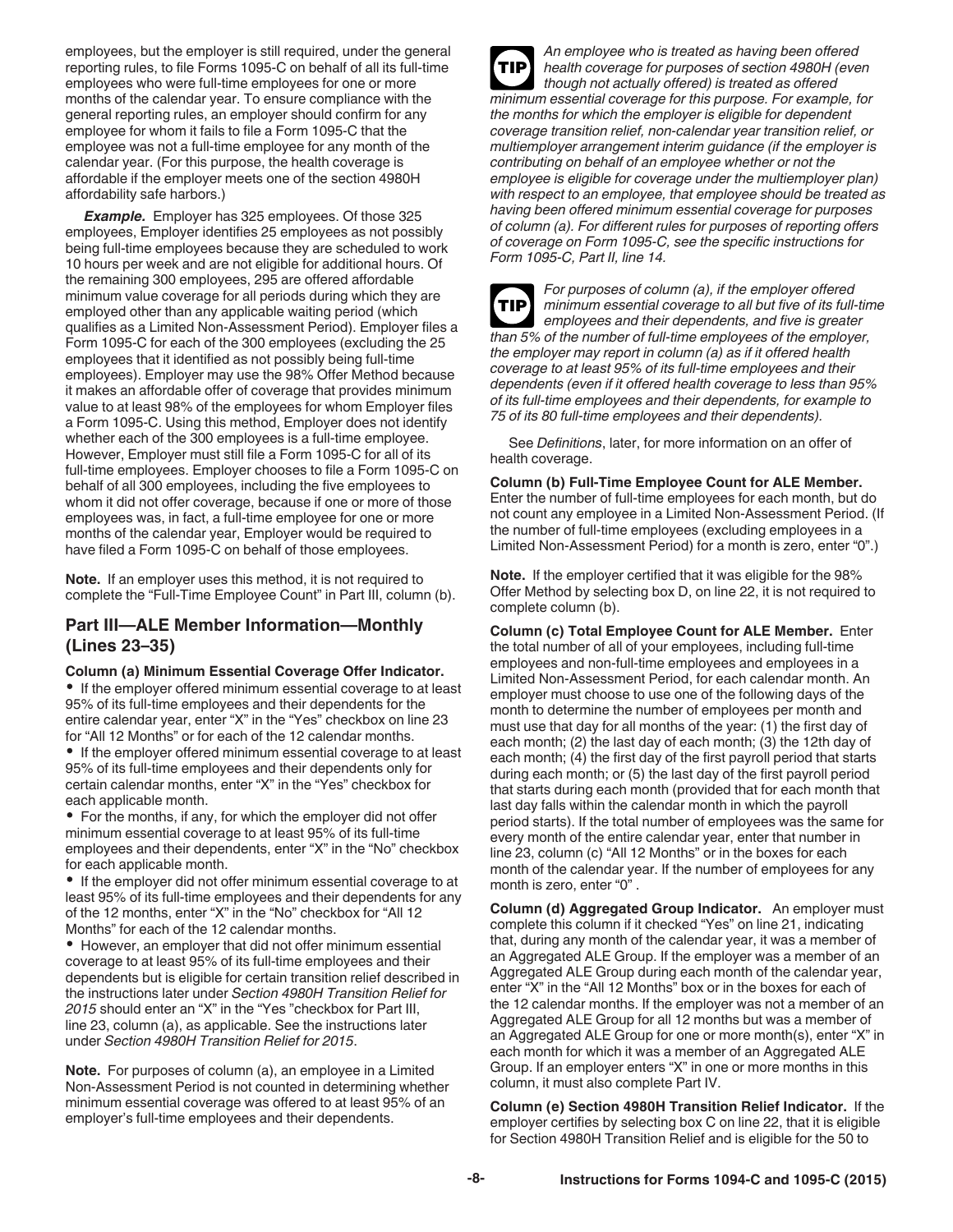99 Relief, enter code A. If the employer certifies by selecting box C on line 22, that it is eligible for Section 4980H Transition Relief and is eligible for the 100 or More Relief, enter code B. An employer will not be eligible for both types of relief.

## **Part IV—Other ALE Members of Aggregated ALE Group (Lines 36–65)**

An employer must complete this section if it checks "Yes" on line 21. If the employer was a member of an Aggregated ALE Group for any month of the calendar year, enter the name(s) and EIN of up to 30 of the other Aggregated ALE Group members. If there are more than 30 members of the Aggregated ALE Group, enter the 30 with the highest monthly average number of full-time employees (using the number reported in Part III, column (b), if a number was required to be reported) for the year or for the number of months during which the ALE Member was a member of the Aggregated ALE Group. If any member of the Aggregated ALE Group uses the 98% Offer Method and thus is not required to identify which employees are full-time employees, all Aggregated ALE Group members should use the monthly average number of total employees rather than the monthly average number of full-time employees for this purpose. Regardless of the number of members in the Aggregated ALE Group, list only the 30 members in descending order listing first the member with the highest average monthly number of full-time employees (or highest average number of total employees, if any member of the Aggregated ALE Group uses the 98% Offer Method). The employer must also complete Part III, column (d), to indicate which months it was part of an Aggregated ALE Group.

*If you are filing Form 1094-C, a valid EIN is required at the time it is filed. If a valid EIN is not provided, the Form 1094-C will not be processed. If you do not have an* $\frac{1}{2}$ *EIN, you may apply for one online. Go to IRS.gov and enter "EIN" in the search box. You may also apply by faxing or mailing Form SS-4,* Application for Employer Identification Number*, to the IRS. See the Instructions for Form SS-4 and Pub. 1635,*  Employer Identification Number*, for more information.*

# **Specific Instructions for Form 1095-C**

## **Part I—Employee**

**Line 1.** Enter the name of the employee (first name, middle initial, last name).

**Line 2.** Enter the 9-digit SSN of the employee including the dashes.

**Lines 3–6.** Enter the employee's complete address (including apartment no., if applicable). A country code is not required for U.S. addresses.

## **Part I—Applicable Large Employer Member (Employer)**

**Line 7.** Enter the name of the employer.

**Line 8.** Enter the employer's EIN. Do not enter an SSN in lieu of an EIN. Enter the 9-digit EIN including the dash. The employer's name and EIN should match the name and EIN of the employer reported on lines 1 and 2 of Form 1094-C.



*If you are filing Form 1095-C, a valid EIN is required at the time it is filed. If a valid EIN is not provided, the Form 1095-C will not be processed. If you do not have an* **<b>***caution EIN, you may apply for one online. Go to IRS.gov and enter "EIN" in the search box. You may also apply by faxing or mailing Form SS-4,* Application for Employer Identification Number*, to the IRS. See the Instructions for Form SS-4 for more information.* 

*See Pub.1635,* Employer Identification Number*, for further information.*

**Lines 9 and 11–13.** Enter the employer's complete address (including room or suite no., if applicable). This address should match the address reported on lines 3–6 of the Form 1094-C.

**Line 10.** Enter the telephone number of the person to contact whom the recipient may call about the information reported on the form.

## **Part II—Employee Offer and Coverage**

**Plan Start Month.** This box is optional for the 2015 Form 1095-C and the employer may leave it blank; it is anticipated that this box will be mandatory for the 2016 Form 1095-C. To complete the box, enter the two-digit number (01 through 12) indicating the calendar month during which the plan year begins of the health plan in which the employee is offered coverage (or would be offered coverage if the employee were eligible to participate in the plan). If more than one plan year could apply (for instance, if the employer changes the plan year during the year), enter the earliest applicable month. If there is no health plan under which coverage is offered to the employee, enter "00".

**Line 14.** For each calendar month, enter the applicable code from Code Series 1. If the same code applies for all 12 calendar months, enter the applicable code in the "All 12 Months" box and do not complete the individual calendar month boxes, or complete all of the individual calendar month boxes.

An employer offers health coverage for a month only if it offers health coverage that would provide coverage for every day of that calendar month. Thus, if an employee terminates coverage before the last day of the month, the employee does not actually have an offer of coverage for that month. See line 16, code 2B later for how the employer may complete line 16 in the event an employee terminates coverage before the last day of the month.

A code must be entered for each calendar month January through December, even if the employee was not a full-time employee for one or more of the calendar months. Enter the code identifying the type of health coverage actually offered by the employer (or on behalf of the employer) to the employee, if any. Do not enter a code for any other type of health coverage the employer is treated as having offered (but the employee was not actually offered coverage). For example, do not enter a code for health coverage the employer is treated as having offered (but did not actually offer) under the dependent coverage transition relief, or non-calendar year transition relief, even if the employee is included in the count of full-time employees offered minimum essential coverage for purposes of Form 1094-C, Part III, column (a). If the employee was not actually offered coverage, enter Code 1H (no offer of coverage) on line 14.

For reporting offers of coverage for 2015, an employer relying on the multiemployer arrangement interim guidance should enter code 1H on line 14 for any month for which the employer enters code 2E on line 16 (indicating that the employer was required to contribute to a multiemployer plan on behalf of the employee for that month and therefore is eligible for multiemployer interim rule relief). For a description of the multiemployer arrangement interim guidance, see *Offer of health coverage* in the *Definitions*  section. For reporting for 2015, Code 1H may be entered without regard to whether the employee was eligible to enroll or enrolled in coverage under the multiemployer plan. For reporting for 2016 and future years, ALE Members relying on the multiemployer arrangement interim guidance may be required to report offers of coverage made through a multiemployer plan in a different manner.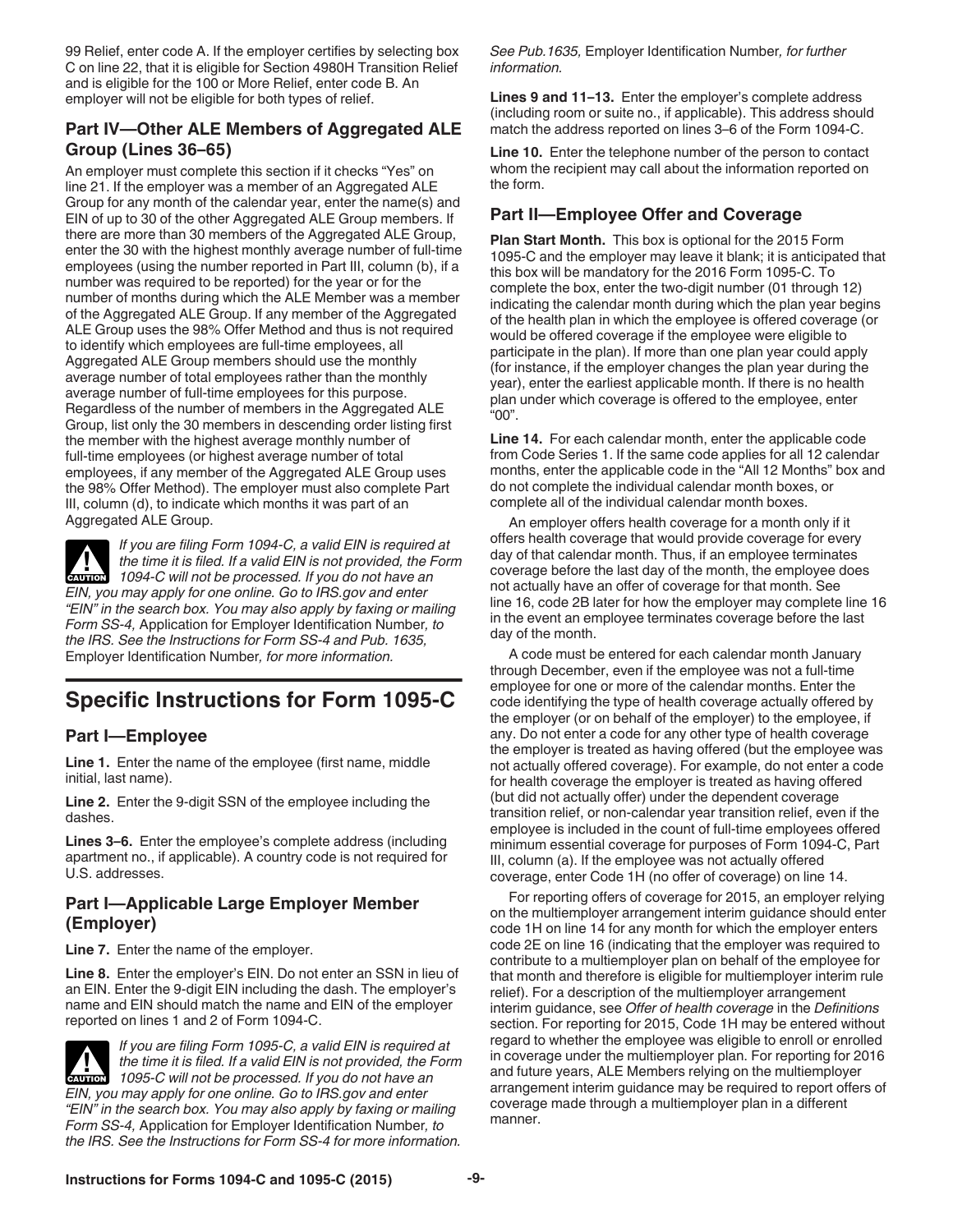#### **Indicator Codes for Employee Offer and Coverage (Form 1095-C, Line 14)**

**Code Series 1— Offer of Coverage.** The Code Series 1 indicator codes specify the type of coverage, if any, offered to an employee, the employee's spouse, and the employee's dependents. The term "dependent" has the specific meaning set forth in the *Definitions* section of these instructions. In addition, for this purpose an offer of coverage is treated as made to an employee's dependents only if the offer of coverage is made to an unlimited number of dependents regardless of the actual number of dependents, if any, an employee has during any particular calendar month.

An offer of COBRA continuation coverage that is made to a former employee upon termination of employment should not be reported as an offer of coverage on line 14. For a terminated employee, code 1H (No offer of coverage) should be entered for any month for which the offer of COBRA continuation coverage applies.

An offer of COBRA continuation coverage that is made to an active employee (for instance, an offer of COBRA continuation coverage that is made due to a reduction in the employee's hours that resulted in the employee no longer being eligible for coverage under a plan) is reported in the same manner and using the same code as an offer of that type of coverage to any other active employee.

If the type of coverage, if any, offered to an employee was the same for all 12 months in the calendar year, enter the Code Series 1 indicator code corresponding to the type of coverage offered in the "All 12 Months" box or in each of the 12 boxes for the calendar months.

**1A.** Qualifying Offer: Minimum essential coverage providing minimum value offered to full-time employee with employee contribution for self-only coverage equal to or less than 9.5% mainland single federal poverty line and at least minimum essential coverage offered to spouse and dependent(s).



*This code may be used to report for specific months for which a Qualifying Offer was made, even if the employee did not receive a Qualifying Offer for all 12 months of the calendar year. However, an employer may not use the Alternative Furnishing Method for an employee who did not receive a Qualifying Offer for all 12 calendar months (except in cases in which the employer is eligible for and reports using the* 

*Alternative Furnishing Method for 2015 Qualifying Offer Method Transition Relief as described in these instructions).*

**1B.** Minimum essential coverage providing minimum value offered to employee only.

**1C.** Minimum essential coverage providing minimum value offered to employee and at least minimum essential coverage offered to dependent(s) (not spouse).

**1D.** Minimum essential coverage providing minimum value offered to employee and at least minimum essential coverage offered to spouse (not dependent(s)).

**1E.** Minimum essential coverage providing minimum value offered to employee and at least minimum essential coverage offered to dependent(s) and spouse.

**1F.** Minimum essential coverage NOT providing minimum value offered to employee; employee and spouse or dependent(s); or employee, spouse and dependents.

**1G.** Offer of coverage to employee who was not a full-time employee for any month of the calendar year (which may include one or more months in which the individual was not an employee) and who enrolled in self-insured coverage for one or more months of the calendar year.

**1H.** No offer of coverage (employee not offered any health coverage or employee offered coverage that is not minimum

essential coverage, which may include one or more months in which the individual was not an employee).

**1I.** Qualifying Offer Transition Relief 2015: Employee (and spouse or dependents) received no offer of coverage; received an offer that is not a qualifying offer; or received a qualifying offer for less than 12 months.

**Line 15.** Complete line 15 only if code 1B, 1C, 1D, or 1E is entered on line 14 either in the "All 12 Months" box or in any of the monthly boxes. Enter the amount of the employee share of the lowest-cost monthly premium for self-only minimum essential coverage providing minimum value that is offered to the employee. Enter the amount including any cents. For purposes of determining the monthly employee contribution, an employer may divide the total employee share of the premium for the plan year by the number of months in the plan year to determine the monthly employee contribution for the plan year. This monthly employee contribution would then be reported for any months of that plan year that fall in the 2015 calendar year. For example, if the plan year begins January 1, the employer may determine the amount to report for each month by taking the total annual employee contribution for all 12 months and dividing by 12. If the plan year begins April 1, the employer may determine the amount to report for January through March, 2015 by taking the total annual employee contribution for the plan year ending March 31, 2015, and dividing by 12, and may determine the amount to report for April through December, 2015 by taking the total annual employee contribution for the plan year ending March 31, 2016, and dividing by 12. If the employee is offered coverage but is not required to contribute any amount towards the premium, enter "0.00" (do not leave blank). If the employee share of the lowest-cost monthly premium amount was the same amount for all 12 calendar months, enter that monthly amount in each monthly box or enter that monthly amount in the "All 12 Months" box and do not complete the monthly boxes. If the employee share of the lowest-cost monthly amount was not the same for all 12 months, enter the amount in each calendar month for which the employee was offered minimum value coverage.



*For line 15, enter the lowest-cost monthly premium for self-only minimum essential coverage providing minimum value that is offered to the employee. This amount may not be the amount the employee is paying for the coverage, for example, if the employee chose to enroll in more expensive coverage such as family coverage.*

**Line 16.** For each calendar month, enter the applicable code, if any, from Code Series 2. You may enter only one code from Code Series 2 per calendar month. The instructions below address which code to use for a month if more than one code from Series 2 could apply. If the same code applies for all 12 calendar months, enter the applicable code in each monthly box or enter the code in the "All 12 Months" box. If none of the codes apply for a calendar month, leave the line blank for that month.

**Code Series 2—Section 4980H Safe Harbor Codes and Other Relief for Employers.** An employer enters the applicable Code Series 2 indicator code, if any, on line 16 to report for one or more months of the calendar year that one of the following situations applied to the employee: the employee was not employed or was not a full-time employee; the employee enrolled in the minimum essential coverage offered; the employee was in a Limited Non-Assessment Period with respect to section 4980H(b); non-calendar year transition relief applied to the employee; the employer met one of the section 4980H affordability safe harbors with respect to this employee; or the employer was eligible for multiemployer interim rule relief for this employee. In some circumstances more than one situation could apply to the same employee in the same month. For example, an employee could be enrolled in health coverage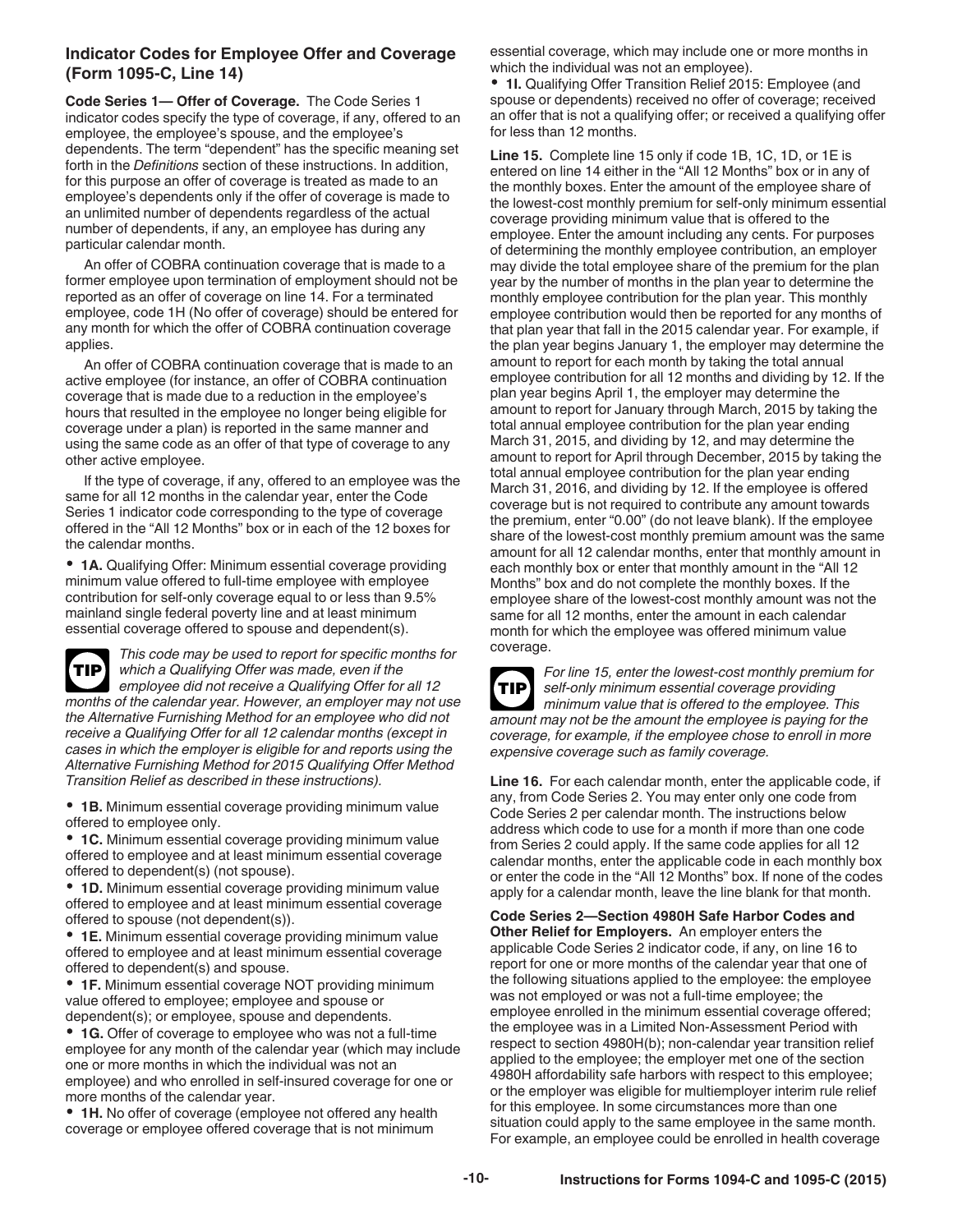for a particular month during which he or she is not a full-time employee. However, only one code may be used for a particular calendar month. For any month in which an employee enrolled in minimum essential coverage, indicator code 2C reporting enrollment is used instead of any other indicator code that could also apply (but see the exception to this rule below, regarding the multiemployer interim rule relief). For an employee who did not enroll in health coverage, there are some specific ordering rules for which code to use. See the descriptions of the codes.

**2A.** Employee not employed during the month. Enter code 2A if the employee was not employed on any day of the calendar month. Do not use code 2A for a month if the individual was an employee of the employer on any day of the calendar month. Do not use code 2A for the month during which an employee terminates employment with the employer.

**2B.** Employee not a full-time employee. Enter code 2B if the employee is not a full-time employee for the month and did not enroll in minimum essential coverage, if offered for the month. Enter code 2B also if the employee is a full-time employee for the month and whose offer of coverage (or coverage if the employee was enrolled) ended before the last day of the month solely because the employee terminated employment during the month (so that the offer of coverage or coverage would have continued if the employee had not terminated employment during the month). Also use this code for January 2015 if the employee was offered health coverage no later than the first day of the first payroll period that begins in January 2015 and the coverage offered was affordable for purposes of the employer shared responsibility provisions under section 4980H and provided minimum value.

**2C.** Employee enrolled in coverage offered. Enter code 2C for any month in which the employee enrolled in health coverage offered by the employer for each day of the month, regardless of whether any other code in Code Series 2 (other than code 2E) might also apply (for example, the code for a section 4980H affordability safe harbor). Do not enter 2C in line 16 if code 1G is entered in the All 12 Months Box in line 14 because the employee was not a full-time employee for any months of the calendar year. Do not enter code 2C in line 16 for any month in which a terminated employee is enrolled in COBRA continuation coverage (enter code 2A).

**2D.** Employee in a section 4980H(b) Limited Non-Assessment Period. Enter code 2D for any month during which an employee is in a Limited Non-Assessment Period for section 4980H(b).

If an employee is in an initial measurement period, enter code 2D (employee in a section 4980H(b) Limited Non-Assessment Period) for the month, and not code 2B (employee not a full-time employee). For an employee in a section 4980H(b) Limited Non-Assessment Period for whom the employer is also eligible for the multiemployer interim rule relief for the month, enter code 2E (multiemployer interim rule relief) and not code 2D (employee in a Limited Non-Assessment Period).

**2E.** Multiemployer interim rule relief. Enter code 2E for any month for which the multiemployer arrangement interim guidance applies for that employee, regardless of whether any other code in Code Series 2 (including code 2C) might also apply. This relief is described under *Offer of Health Coverage* in the *Definitions* section of these instructions.

**2F.** Section 4980H affordability Form W-2 safe harbor. Enter code 2F if the employer used the section 4980H Form W-2 safe harbor to determine affordability for purposes of section 4980H(b) for this employee for the year. If an employer uses this safe harbor for an employee, it must be used for all months of the calendar year for which the employee is offered health coverage.

**2G.** Section 4980H affordability federal poverty line safe harbor. Enter code 2G if the employer used the section 4980H federal poverty line safe harbor to determine affordability for

purposes of section 4980H(b) for this employee for any month(s).

**2H.** Section 4980H affordability rate of pay safe harbor. Enter code 2H if the employer used the section 4980H rate of pay safe harbor to determine affordability for purposes of section 4980H(b) for this employee for any month(s).

**Note.** Codes 2F through 2H: Although employers may use the section 4980H affordability safe harbors to determine affordability for purposes of the multiemployer arrangement interim guidance, an employer eligible for the relief provided in the multiemployer arrangement interim guidance for a month for an employee should enter code 2E (multiemployer interim rule relief), and not a code for the section 4980H affordability safe harbors (codes 2F, 2G, or 2H).

**2I.** Non-calendar year transition relief applies to this employee. Enter code 2I if non-calendar year transition relief for section 4980H(b) applies to this employee for the month. See the instructions later under *Section 4980H Transition Relief for 2015* and *2015 Section 4980H(b) Transition Relief for Employers with Non-Calendar Year Plans (Form 1095-C, line 16, code 2I)*, for a description of this relief.

**Note.** References to 9.5% in the affordability safe harbors and alternative reporting methods may be subject to change if future IRS guidance provides that the percentage is indexed in the same manner as that percentage is indexed for purposes of applying the affordability thresholds under Internal Revenue Code section 36B (the premium tax credit). In general this should not affect reporting for 2015, but taxpayers may visit IRS.gov for any related updates.

## **Part III—Covered Individuals (Lines 17–22)**

Complete Part III ONLY if the employer offers employer-sponsored self-insured health coverage in which the employee or other individual enrolled. For this purpose, employer-sponsored self-insured health coverage does not include coverage under a multiemployer plan.

An ALE Member with a self-insured major medical plan and a health reimbursement arrangement (HRA) is required to report the coverage of an individual enrolled in both types of minimum essential coverage in Part III under only one of the arrangements. An ALE Member with an insured major medical plan and an HRA is not required to report in Part III HRA coverage of an individual if the individual is eligible for the HRA because the individual enrolled in the insured major medical plan. An ALE Member with an HRA must report coverage under the HRA in Part III for any individual who is not enrolled in a major medical plan of the ALE Member (for example if the individual is enrolled in a group health plan of another employer (such as spousal coverage)).

If the employer is completing Part III, enter "X" in the check box in Part III. If the employer is not completing Part III, do not enter "X" in the check box in Part III.

This part **must** be completed by an employer offering self-insured health coverage for any individual who was an employee for one or more calendar months of the year, whether full-time or non-full-time, and who enrolled in the coverage.

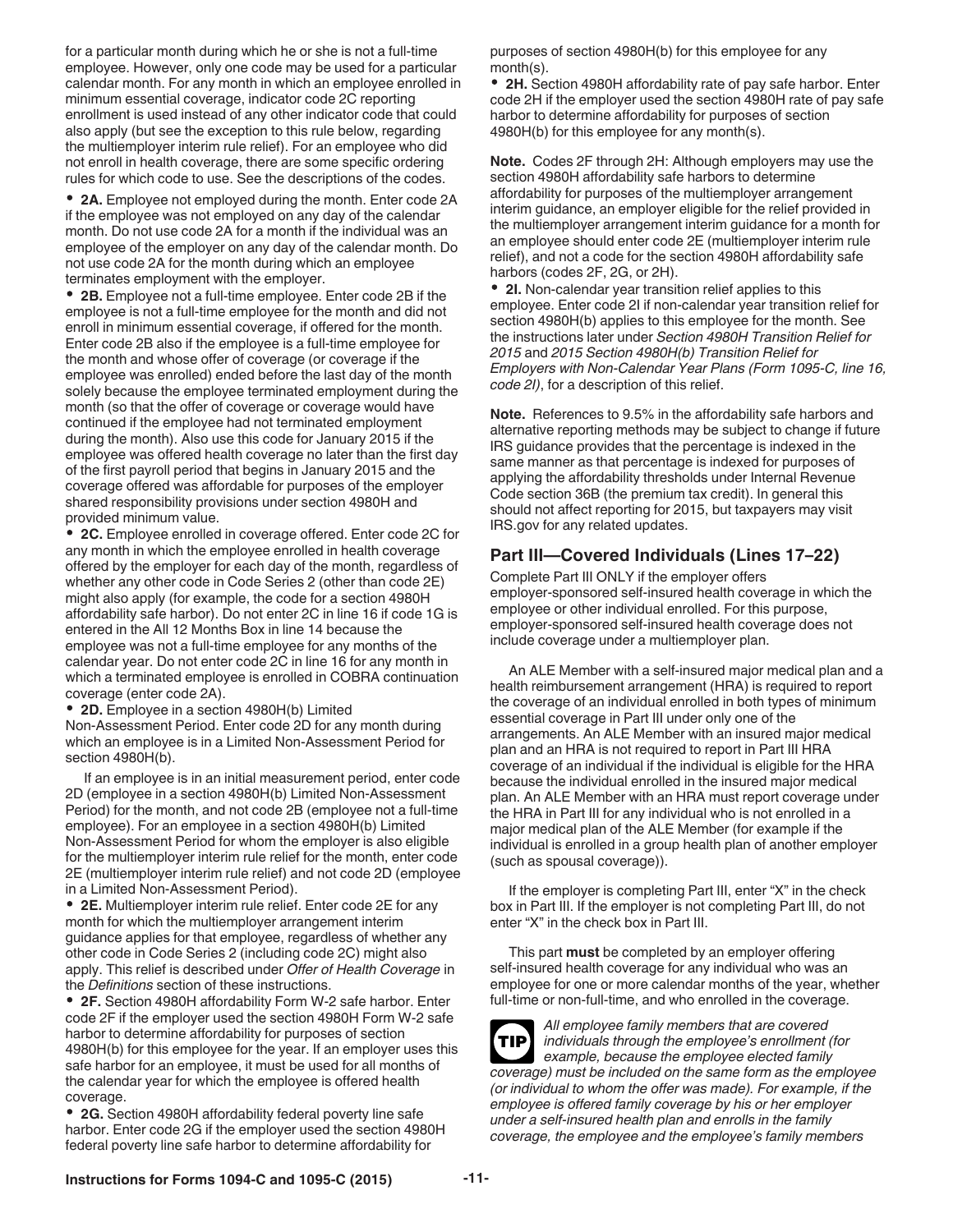*that are covered under the plan must all be reported on Form 1095-C.*

If two or more employees employed by the same employer are spouses or employee and dependent, and one employee enrolled in a coverage option under the plan that also covered the other employee(s) (for example, one employee spouse enrolled in family coverage that provided coverage to the other employee spouse and their employee dependent child), the enrollment information should be reflected only on the Form 1095-C for the employee who enrolled in the coverage (but would report the other employee family members as covered individuals).

**Coverage of Non-Employee.** This part **may** be completed by an employer offering self-insured health coverage for any other individual who enrolled in the coverage under the plan for one or more calendar months of the year but was not an employee for any calendar month of the year, such as a non-employee director, a retired employee who retired in a previous year, a terminated employee receiving COBRA continuation coverage who terminated employment during a previous year, and a non-employee COBRA beneficiary (but not including an individual who obtained coverage through the employee's enrollment, such as a spouse or dependent obtaining coverage when an employee elects COBRA continuation coverage that is family coverage). If the Form 1095-C is used with respect to an individual who was not an employee for any month of the calendar year, Part II must be completed by using code 1G in the "All 12 Months" box or the box for each month of the calendar year.

**TIP**

*In the case of a non-employee individual who enrolls in the coverage under a self-insured health plan, all family members that are covered individuals due to the individual's enrollment must be included on the same Form 1095-B or Form 1095-C as the individual who is offered, and enrolls in, the coverage.*

Columns (a) through (d), as applicable, must be completed for each individual enrolled in the coverage, including the employee reported on line 1. Enter the nine-digit SSN or other TIN for each covered individual in column (b). Enter a date of birth in column (c) only if an SSN or other TIN is not entered in column (b). Column (d) will be checked if the individual was covered for at least one day in every month of the year. For individuals who were covered for some but not all months, information will be entered in column (e) indicating the months for which these individuals were covered. If there are more than 6 covered individuals, complete this information on the additional covered individuals on Part III Covered Individuals — Continuation Sheet(s). Do not count the Continuation Sheet(s) as additional Forms 1095-C in the count of forms submitted with the accompanying Form 1094-C.

*Governmental Unit employers offering self-insured health coverage that have delegated another governmental unit (DGE) for purposes of reporting and furnishing enrollment information (meaning the information that otherwise would be reported on Form 1095-C, Part III), but have not designated a DGE for purposes of reporting and furnishing offer of coverage information (meaning the information that is reported on Form 1095-C, Part II), should file and furnish Forms 1095-C with a completed Part I and Part II, but not a completed Part III, and should not check the box indicating that the Governmental Unit offers self-insured health coverage. In this case, the DGE should file Forms 1094-B and 1095-B to report enrollment information for employees on behalf of the Governmental Unit. See FAQs on IRS.gov.* **TIP**

A DGE that has been delegated by a Governmental Unit for purposes of reporting and furnishing both offer of coverage and enrollment information (meaning the information that would be reported on Parts II and III of Form 1095-C) should file Forms 1094-C and 1095-C to report the information for employees on behalf of the Governmental Unit.

**Column (a).** Enter the name of each covered individual.

**Column (b).** Enter the 9-digit SSN for each covered individual including the dashes. For covered individuals who are not the employee listed in Part I, a taxpayer identification number (TIN), rather than an SSN, may be entered if the covered individual does not have an SSN, or the field may be left blank if the covered individual does not have a TIN.

**Column (c).** Enter a date of birth (MM/DD/YYYY) for the covered individual only if column (b) is blank.

**Column (d).** Check this box if the individual was covered for at least **one day** per month for all 12 months of the calendar year.

**Column (e).** If the individual was not covered for all 12 months of the calendar year, check the applicable box(es) for the months in which the individual was covered for at least one day in the month.

#### **Definitions**

This section contains the definitions of key terms used in Forms 1094-C and 1095-C and these instructions. For definitions of terms not included in this section, see the final regulations under section 4980H, T.D. 9655, 2014-9 I.R.B. 541, and section 6056, T.D. 9661, 2014-13 I.R.B. 855.

**Aggregated ALE Group.** An Aggregated ALE Group refers to a group of ALE Members treated as a single employer under section 414(b), 414(c), 414(m), or 414(o). An ALE Member is a member of an Aggregated ALE Group for a month if it is treated as a single employer with the other members of the group on any day of the calendar month. If an ALE is made up of only one person or entity, that one ALE Member is not a part of an Aggregated ALE Group. Government entities and churches or conventions or associations of churches may apply a reasonable, good faith interpretation of the aggregation rules under section 414 in determining their status as an ALE or member of an Aggregated ALE Group.

**Applicable Large Employer (ALE).** An ALE is, for a particular calendar year, any single employer, or group of employers treated as an Aggregated ALE Group, that employed an average of at least 50 full-time employees (including full-time equivalent employees) on business days during the preceding calendar year. For purposes of determining an employer's average number of employees, disregard an employee for any month in which the employee has coverage under a plan described in section 4980H(c)(2)(F) (generally, TRICARE or Veterans Administration coverage). For 2015, an employer may determine its status as an ALE by reference to a period of at least six consecutive months during 2014 rather than the entire 2014 calendar year. See section XV.D.3 of the preamble to the final regulations under section 4980H. A new employer (that is, an employer that was not in existence on any business day in the prior calendar year) is an ALE for the current calendar year if it reasonably expects to employ, and actually does employ, an average of at least 50 full-time employees (including full-time equivalent employees) on business days during the current calendar year.

**Applicable Large Employer Member (ALE Member).** An ALE Member is a single person or entity that is an ALE, or if applicable, each person or entity that is a member of an Aggregated ALE Group. A person or entity that does not have employees or only has employees with no hours of service (for example, only employees whose entire service consists of work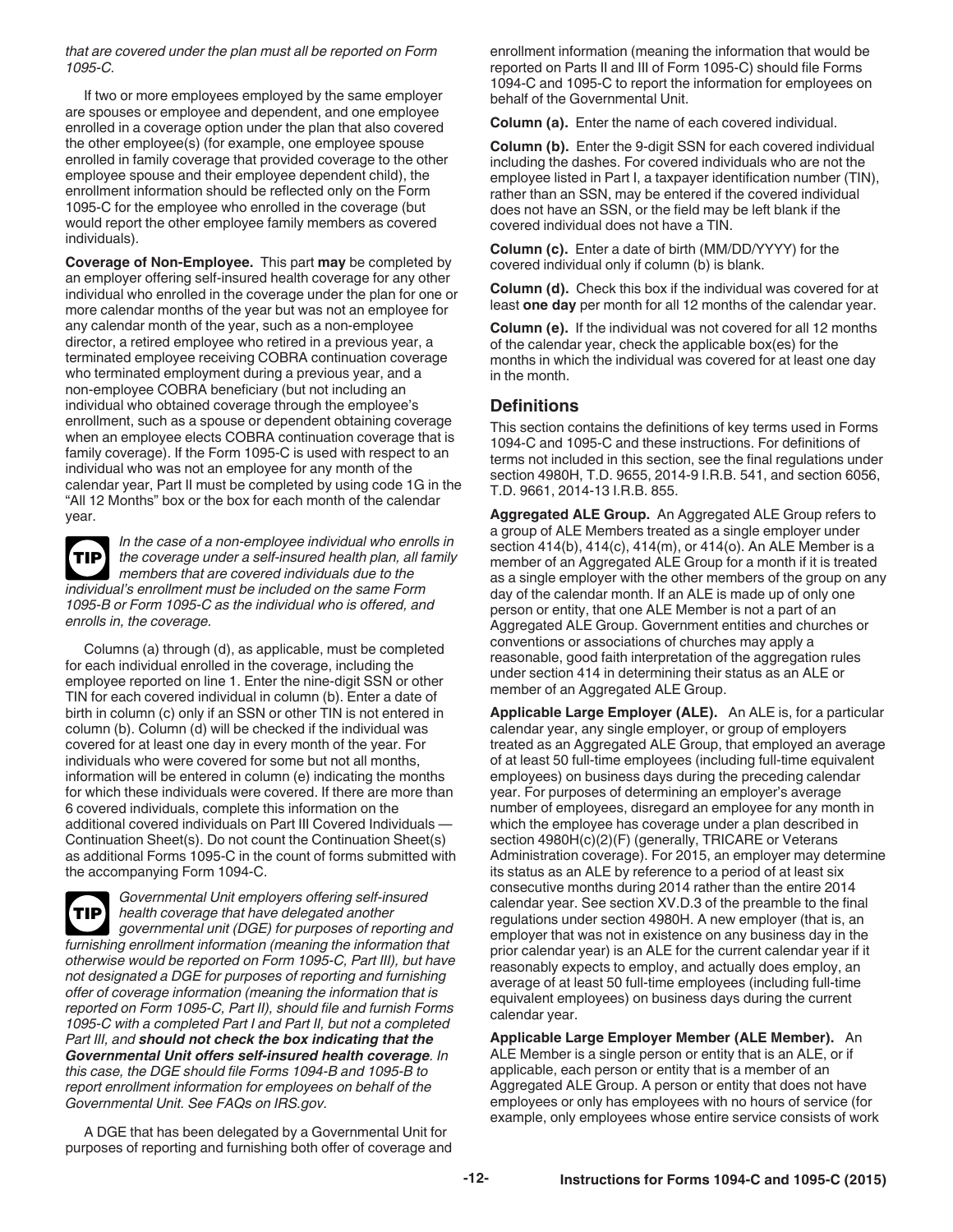outside of the United States that does not count as hours of service under section 4980H) is not an ALE Member.

**Bona fide volunteer.** A bona fide volunteer is an employee of a government entity or tax-exempt organization whose only compensation from that entity or organization is (1) reimbursement for (or reasonable allowance for) reasonable expenses incurred in the performance of services by volunteers, or (2) reasonable benefits (including length of service awards), and nominal fees, customarily paid by similar entities in connection with the performance of services by volunteers.

**COBRA continuation coverage.** COBRA continuation coverage is health coverage that is required to be offered under the Consolidated Omnibus Budget Reconciliation Act of 1986 (COBRA) in certain circumstances in which an employee or other individual covered under a health plan loses eligibility for coverage under that health plan (for example, because the employee terminates employment or has a reduction in hours). For purposes of these instructions, COBRA continuation coverage also includes coverage required under any other federal or state law that provides continuation coverage comparable to that provided under COBRA. For additional details, see section 4980B and Regulations sections 54.4980B-1 through 54.4980B-10.

**Dependent.** A dependent is an employee's child, including a child who has been legally adopted or legally placed for adoption with the employee, who has not reached age 26. A child reaches age 26 on the 26th anniversary of the date the child was born and is treated as a dependent for the entire calendar month during which he or she reaches age 26. For this purpose, a dependent does not include stepchildren, foster children, or a child that does not reside in the United States (or a country contiguous to the United States) and who is not a United States citizen or national. For this purpose, a dependent does not include a spouse.

**Designated Governmental Entity (DGE).** A DGE is a person or persons that are part of or related to the Governmental Unit that is the ALE Member and that is appropriately designated for purposes of these reporting requirements. In the case of a Governmental Unit that has delegated some or all of its reporting responsibilities to a DGE with respect to some or all of its employees, one Authoritative Transmittal must still be filed for that Governmental Unit reporting aggregate employer-level data for all employees of the Governmental Unit (including those for whom the Governmental Unit has delegated its reporting responsibilities). For more information, see *Authoritative Transmittal for Employers Filing Multiple Forms 1094-C*.

#### **Eligible Employer-Sponsored Plan.** An eligible

Employer-Sponsored Plan refers to group health insurance coverage for employees under (1) a governmental plan, such as the Federal Employees Health Benefits Program (FEHB), (2) an insured plan or coverage offered in the small or large group market within a state, (3) a grandfathered health plan offered in a group market, or (4) a self-insured group health plan for employees.

**Employee.** For this purpose, an employee is an individual who is an employee under the common-law standard for determining employer-employee relationships. An employee does not include a sole proprietor, a partner in a partnership, an S corporation shareholder who owns at least 2-percent of the S corporation, a leased employee within the meaning of section 414(n) of the Code, or a worker that is a qualified real estate agent or direct seller. If an employee is an employee of more than one employer of the same Aggregated ALE Group during a calendar month, the employee is treated as an employee of the employer for whom the employee has the greatest number of hours of service for that calendar month; if the employee has an equal number of hours of service for two or more employers of

the same Aggregated ALE Group for the calendar month, those employers must treat one of the employers as the employer of that employee for that calendar month. See *One Form 1095-C for Each Employee of Each Employer* for a discussion of reporting in these circumstances. See Pub.15-A, Employer's Supplemental Tax Guide, for more information on determining who is an employee.

*Note.* In certain circumstances, an employee may have a break in service (including a break in service due to a termination of employment) during which the individual does not earn hours of service, but upon beginning to earn hours of service again the employer must treat the individual as a continuing employee rather than a new hire for purposes of certain rules under the section 4980H regulations. See Regulations sections 54.4980H-3(c)(4) and 54.4980H-3(d)(6). These rules do not impact whether the individual was an employee during the break in service, so the individual should only be treated as an employee during the break in service for purposes of reporting if the individual remained an employee during that period (and had not terminated employment with the employer). For example, an employee on unpaid leave during the break in service would be treated as an employee for reporting purposes during the break in service, while a former employee whose employment had been terminated during the break in service would not be treated as an employee for reporting purposes.

**Employer.** For purposes of these instructions, an employer is the person that is the employer of an employee under the common-law standard for determining employer-employee relationships and that is subject to the employer shared responsibility provisions of section 4980H (these employers are referred to as ALE Members). For more information on which employers are ALE Members, see the definition of Applicable Large Employer Member (ALE Member).

**Full-time employee.** A full-time employee is an employee who, for a calendar month, is employed an average of at least 30 hours of service per week with the employer. For this purpose, 130 service hours in a calendar month is treated as the monthly equivalent of at least 30 hours per week. An employer must complete information for all twelve months of the calendar year for any of its employees who were full-time employees for one or more months of the calendar year. For more information on the identification of full-time employees, see Regulations sections 54.4980H-1(a)(21) and 54.4980H-3 and Notice 2014-49, 2014-41 I.R.B. 66 (which describes a proposed approach to the application of the look-back measurement method in situations in which the measurement period applicable to an employee changes).

*Note.* A retiree (meaning an individual who was not an employee during the applicable period) is not a full-time employee. However, if the retiree was a full-time employee for any month of the calendar year (for example, before retiring mid-year), the employer must complete information in Part II of Form 1095-C for all twelve months of the calendar year, using the appropriate codes.

*An employer need not file a Form 1095-C for an individual who for each month of a calendar year is either not an employee of the employer or is an employee in a Limited Non-Assessment Period. However, for the months in which the employee was an employee of the employer, such an employee would be included in the total employee count reported on Form 1094-C, Part III, Column (c). Also, if during the Limited Non-Assessment Period the employee enrolled in coverage under a self-insured employer-sponsored plan, the employer must file a Form 1095-C for the employee to report coverage information for the year.* **TIP**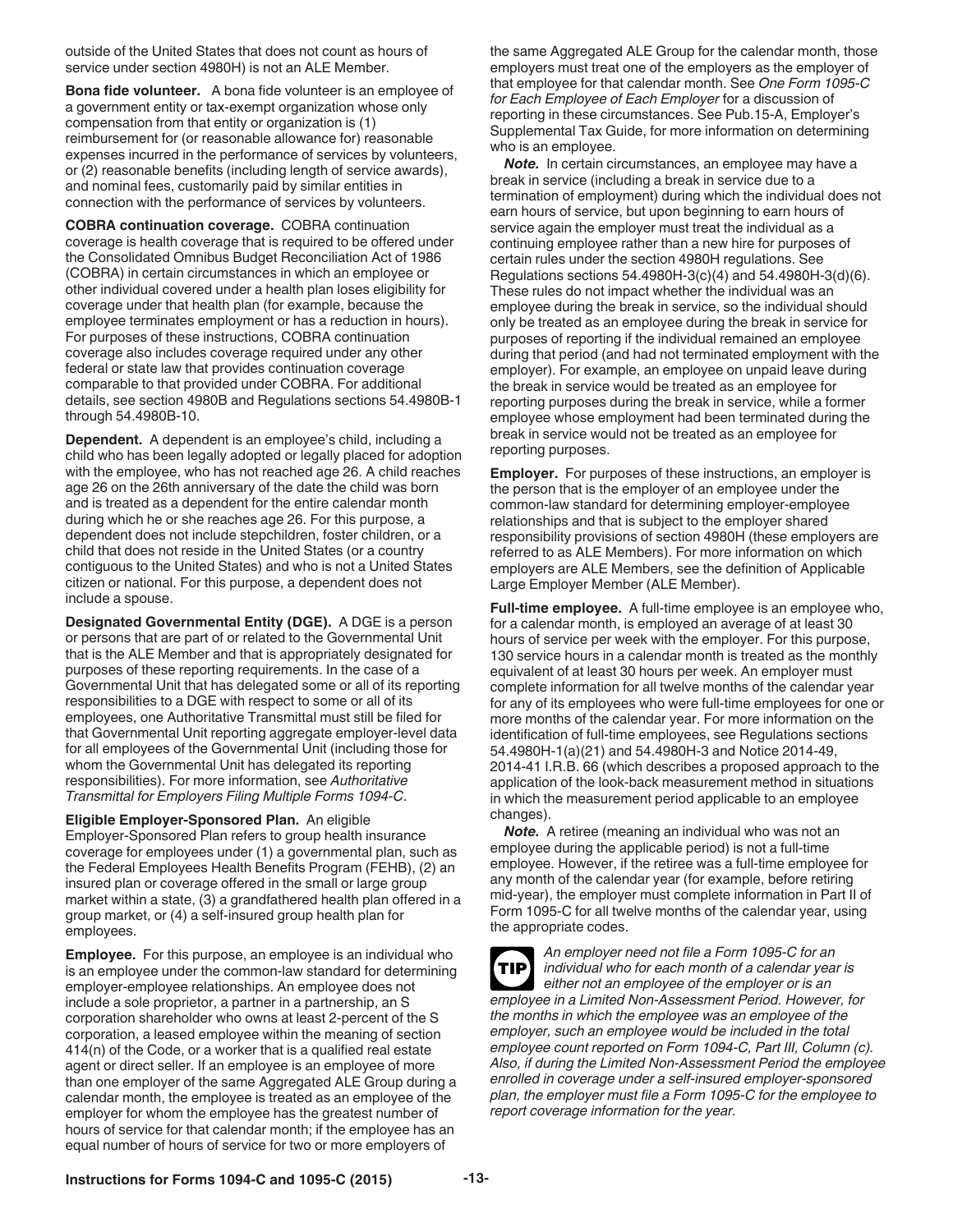**Full-time equivalent employee.** A combination of employees, each of whom individually is not treated as a full-time employee because he or she is not employed on average at least 30 hours of service per week with an employer, but who, in combination, are counted as the equivalent of a full-time employee solely for purposes of determining whether the employer is an ALE. For rules on how to determine full-time equivalent employees, see Regulations section 54.4980H-2(c).

**Governmental Unit and Agency or Instrumentality of a Governmental Unit.** A Governmental Unit is the government of the United States, any State or political subdivision thereof, or any Indian tribal government (as defined in section 7701(a)(40)) or subdivision of an Indian tribal government (as defined in section 7871(d)). For purposes of these instructions, references to a Governmental Unit include an Agency or Instrumentality of a Governmental Unit. Until guidance is issued that defines the term Agency or Instrumentality of a Governmental Unit for purposes of section 6056, an entity may determine whether it is an Agency or Instrumentality of a Governmental Unit based on a reasonable and good faith interpretation of existing rules relating to agency or instrumentality determinations for other federal tax purposes.

**Health coverage.** As used in these instructions, health coverage refers to minimum essential coverage, unless otherwise indicated.

**Hours of service.** An hour of service is each hour for which an employee is paid, or entitled to payment, for the performance of duties for the employer, and each hour for which an employee is paid, or entitled to payment, for a period of time during which no duties are performed due to vacation, holiday, illness, incapacity (including disability), layoff, jury duty, military duty, or leave of absence. An hour of service does not include any hour of service performed as a Bona Fide Volunteer of a government entity or tax-exempt entity, as part of a Federal Work-Study Program (or a substantially similar program of a State or political subdivision thereof) or to the extent the compensation for services performed constitutes income from sources without the United States. See *[www.irs.gov/irb/2014-13\\_IRB/ar09.html](http://www.irs.gov/irb/2014-13_IRB/ar09.html)* for a discussion of determination of hours of service for categories of employees for whom the general rules for determining hours of service may present special difficulties (including adjunct faculty and commissioned salespeople) and certain categories of work hours associated with some positions of employment, including layover hours (for example, for certain airline employees), on-call hours, and work performed by an individual who is subject to a vow of poverty as a member of a religious order.

**Limited Non-Assessment Period.** A Limited Non-Assessment Period generally refers to a period during which an ALE Member will not be subject to an assessable payment under section 4980H(a), and in certain cases section 4980H(b), for a full-time employee, regardless of whether that employee is offered health coverage during that period.

The first five periods described below are Limited Non-Assessment Periods only if the employee is offered health coverage by the first day of the first month following the end of the period, and are Limited Non-Assessment Periods for section 4980H(b) only if the health coverage that is offered at the end of the period provides minimum value. For more information on Limited Non-Assessment Periods and the application of section 4980H, see Regulations section 54.4980H-1(a)(26).

First Year as ALE Period. January through March of the first calendar year in which an employer is an ALE, but only for an employee who was not offered health coverage by the employer at any point during the prior calendar year. For this purpose, 2015 is not the first year an employer is an ALE, if that employer was an ALE in 2014 (notwithstanding that transition relief

provides that no employer shared responsibility payments under section 4980H will apply for 2014 for any employer).

Waiting Period under the Monthly Measurement Method. If an employer is using the monthly measurement method to determine whether an employee is a full-time employee, the period beginning with the first full calendar month in which the employee is first otherwise (but for completion of the waiting period) eligible for an offer of health coverage and ending no later than two full calendar months after the end of that first calendar month.

Waiting Period under the Look-Back Measurement Method. If an employer is using the look-back measurement method to determine whether an employee is a full-time employee and the employee is reasonably expected to be a full-time employee at his or her start date, the period beginning on the employee's start date and ending not later than the end of the employee's third full calendar month of employment.

• Initial Measurement Period and Associated Administrative Period under the Look-Back Measurement Method. If an employer is using the look-back measurement method to determine whether a new employee is a full-time employee, and the employee is a variable hour employee, seasonal employee or part-time employee, the initial measurement period for that employee and the administrative period immediately following the end of that initial measurement period.

• Period Following Change in Status that Occurs During Initial Measurement Period Under the Look-Back Measurement Method. If an employer is using the look-back measurement method to determine whether a new employee is a full-time employee, and, as of the employee's start date, the employee is a variable hour employee, seasonal employee or part-time employee, but, during the initial measurement period, the employee has a change in employment status such that, if the employee had begun employment in the new position or status, the employee would have reasonably been expected to be a full-time employee, the period beginning on the date of the employee's change in employment status and ending not later than the end of the third full calendar month following the change in employment status. If the employee is a full-time employee based on the initial measurement period and the associated stability period starts sooner than the end of the third full calendar month following the change in employment status, this Limited Non-Assessment Period ends on the day before the first day of that associated stability period.

First Calendar Month of Employment. If the employee's first day of employment is a day other than the first day of the calendar month, then the employee's first calendar month of employment is a Limited Non-Assessment Period.

**Minimum essential coverage (MEC).** Although various types of health coverage may qualify as minimum essential coverage, for purposes of these instructions, minimum essential coverage refers to health coverage under an eligible employer-sponsored plan. For more details on minimum essential coverage, see *Minimum essential coverage* in Pub. 974.

**Minimum value.** A plan provides minimum value if the plan pays at least 60 percent of the costs of benefits for a standard population and provides substantial coverage of inpatient hospitalization services and physician services. An offer of coverage under a plan that fails to provide substantial coverage of inpatient hospitalization and physician services should be reported on Form 1095-C as not providing minimum value, even if an employer qualifies for the section 4980H transition rule under Notice 2014-69.

**Offer of health coverage.** An employer makes an offer of coverage to an employee if it provides the employee an effective opportunity to enroll in the health coverage (or to decline that coverage) at least once for each plan year. An employer makes an offer of health coverage to an employee for the plan year if it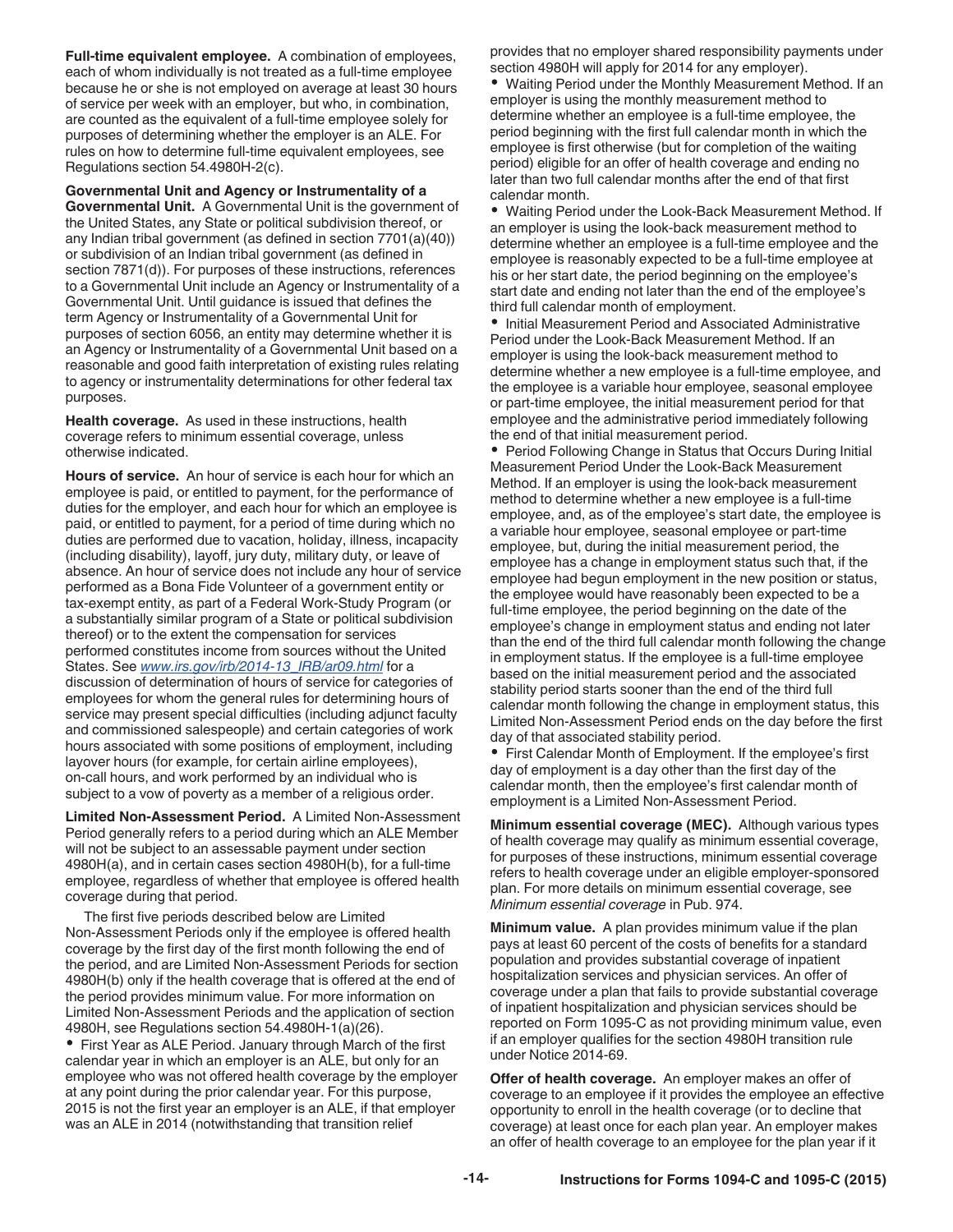continues the employee's election of coverage from a prior year but provides the employee an effective opportunity to opt out of the health coverage. If an employer provides health coverage to an employee but does not provide the employee an effective opportunity to decline the coverage, the employer is treated as having made an offer of health coverage to the employee only if that health coverage provides minimum value and does not require an employee contribution for the coverage for any calendar month of more than 9.5 percent of a monthly amount determined as the mainland federal poverty line for a single individual for the applicable calendar year, divided by 12.

For purposes of reporting, an offer to a spouse includes an offer to a spouse that is subject to a reasonable, objective condition, regardless of whether the spouse meets the reasonable, objective condition. For example, an offer of coverage that is available to a spouse only if the spouse certifies that the spouse does not have access to health coverage from another employer is treated as an offer of coverage to the spouse for reporting purposes. Note that this treatment is for reporting purposes only, and generally will not affect the spouse's eligibility for the premium tax credit if the spouse did not meet the condition and therefore did not have an actual offer of coverage. For 2016 and future years, new codes may be added for use on Form 1095-C to indicate that an offer to a spouse was subject to a reasonable, objective condition.

An employer offers health coverage for a month only if it offers health coverage that would provide coverage for every day of that calendar month. For reporting purposes, this means that an offer of coverage does not occur for a month if an employee's employment terminates before the last day of a calendar month and the health coverage also ends before the last day of that calendar month (or for an employee who did not enroll in coverage, the coverage would have ended if the employee had enrolled in coverage). However, see the description of Code Series 2—Section 4980H Safe Harbor Codes and Other Relief for Employers, code 2B which may be applicable in these circumstances to indicate that the employer is treated as having offered coverage for the entire month for purposes of section 4980H.

An employer offers health coverage to an employee if it, or another employer in the Aggregated ALE Group, or a third party such as a multiemployer or single employer Taft-Hartley plan, a multiple employer welfare arrangement (MEWA), or, in certain cases, a staffing firm, offers health coverage on behalf of the employer.

*Interim Guidance Regarding Multiemployer Arrangements. An employer is treated as offering health coverage to an employee if the employer is required by a collective bargaining agreement or related participation agreement to make contributions for that employee to a multiemployer plan that offers, to individuals who satisfy the plan's eligibility conditions, health coverage that is affordable and provides minimum value, and that also offers health coverage to those individuals' dependents or is eligible for the section 4980H transition relief regarding offers of coverage to dependents. For more information, see section XV.E of the preamble to the final regulations under section 4980H. This relief is referred to as the multiemployer arrangement interim guidance and the multiemployer interim rule relief in these instructions.* **TIP**

**Qualifying Offer.** A Qualifying Offer is an offer of MEC providing minimum value to one or more full-time employees for all calendar months during the calendar year for which the employee was a full-time employee for whom a section 4980H assessable payment could apply, at an employee cost for employee-only coverage for each month not exceeding 9.5 percent of the mainland single federal poverty line divided by 12, provided that the offer includes an offer of MEC to the

employee's spouse and dependents (if any). For purposes of the *Qualifying Offer Method Transition Relief for 2015*, a qualifying offer may also include an offer that satisfies the definition above except that it is not offered to an employee for all the calendar months of 2015 for which the employee was a full-time employee for whom a section 4980H assessable payment could apply.

## **Section 4980H Transition Relief for 2015**

This section describes various types of section 4980H transition relief and how an employer reports its eligibility for any particular type of relief. For more details regarding this, and other section 4980H transition relief, see section XV of the preamble to the final regulations under section 4980H.

The transition relief described in this section is solely for the employer for purposes of section 4980H and does not affect the employee's potential eligibility for the premium tax credit. Accordingly, regardless of whether the employer is eligible for relief under section 4980H for an employee for one or more months, the Form 1095-C for that employee must accurately report the health coverage offered to that employee (if any) during that period, including, if applicable, the required employee contribution.

## **2015 Section 4980H Transition Relief Based on Number of Full-Time Employees (Form 1094-C, Line 22, Box C, and Form 1094-C, Lines 23-35, Column (e))**

An employer may be eligible for one of the two types of 2015 transition relief under section 4980H based on the employer's number of full-time employees (and full-time equivalent employees) if certain conditions described below are met. One of these two types of 2015 transition relief under section 4980H is for employers with 50 to 99 full-time employees and the other type of relief is for employers with 100 or more full-time employees (in each case including full-time equivalent employees). Eligibility for this transition relief is reported on Form 1094-C, line 22, box C, and the specific form of relief for which the employer is eligible must be reported on Form 1094-C, Lines 23-35, column (e), using either code A (50-99 Transition Relief) or code B (100 or more Transition Relief). An employer eligible for this relief is still subject to the Forms 1094-C and 1095-C reporting requirements for 2015 with respect to its full-time employees.

For purposes of determining eligibility for either of these types of section 4980H transition relief, the number of full-time employees (including full-time equivalent employees) for 2015 is determined in the same way that an employer determines whether it is an ALE (including using employment and hours of service data from 2014) and is calculated for the Aggregated ALE Group (rather than for each employer).

1. **2015 Section 4980H Transition Relief for ALEs with Fewer Than 100 Full-Time Employees, Including Full-Time Equivalent Employees (50-99 Transition Relief)**. For an employer that is eligible for this 2015 transition relief, no assessable payment under section 4980H(a) or (b) will apply for any calendar month during 2015 and, if the employer has a non-calendar-year plan, will not apply for the portion of the 2015 plan year that falls in 2016. To certify that an employer is eligible for this transition relief it must have met the following conditions: The employer is an ALE or is part of an Aggregated ALE Group that had 50 to 99 full-time employees, including full-time equivalent employees, on business days in 2014;

During the period of February 9, 2014, through December 31, 2014, the ALE or the Aggregated ALE Group of which the employer is a member did not reduce the size of its workforce or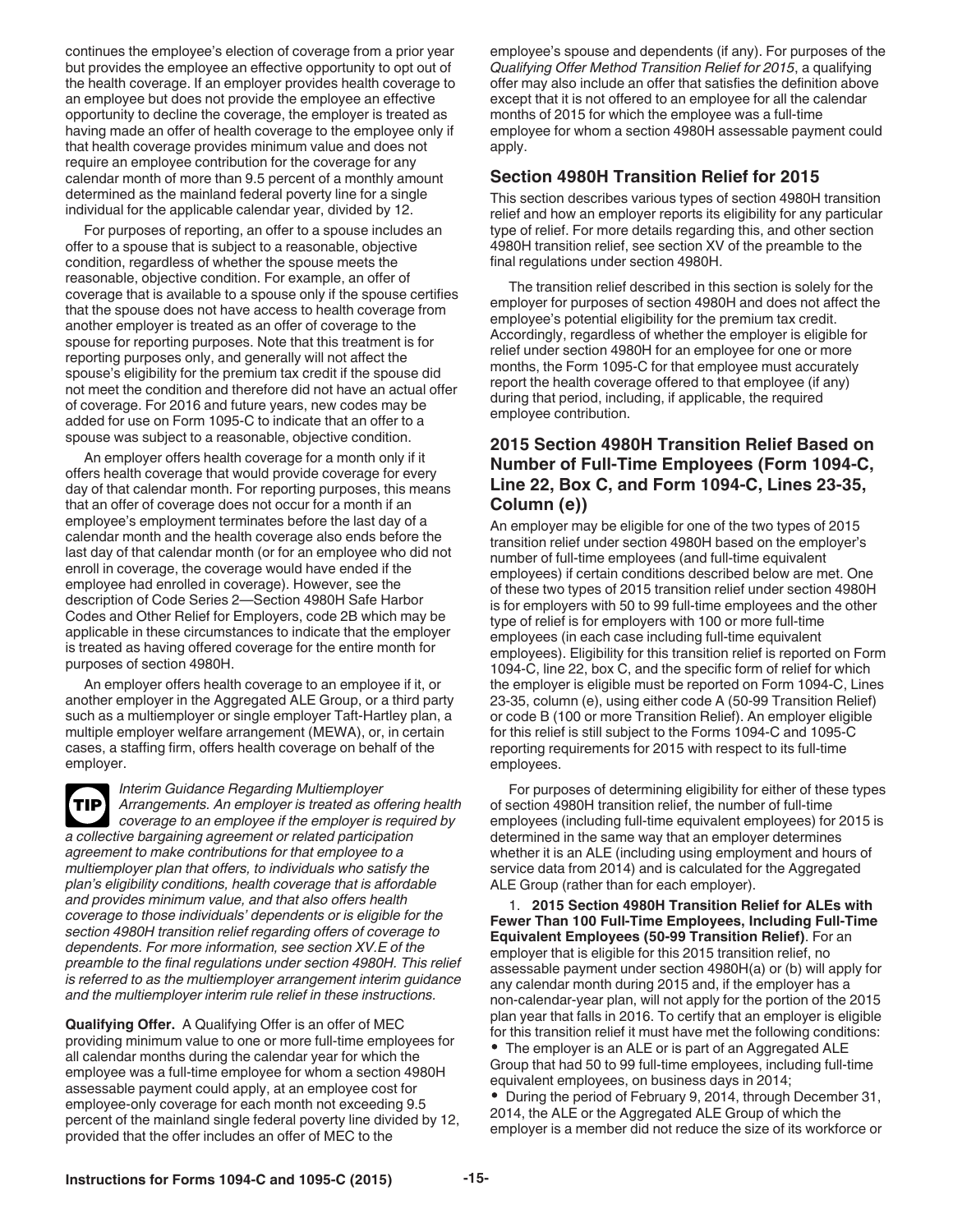reduce the overall hours of service of its employees in order to qualify for the transition relief; and

During the period of February 9, 2014, through December 31, 2015 (or, if the employer has a non-calendar-year plan(s)), ending on the last day of the 2015 plan year) the ALE or Aggregated ALE Group of which the employer is a member does not eliminate or materially reduce the health coverage, if any, it offered as of February 9, 2014.

**Example.** As of February 9, 2014, Employer A (which is an ALE with only one ALE Member) sponsors a group health plan with a calendar year plan year under which 40 of its full-time employees are offered health coverage that provides minimum value and with an employer contribution of \$300 per month for employee-only coverage. The offer of health coverage is affordable for some, but not all, of Employer A's full-time employees. During the period from February 9, 2014, through December 31, 2014, two of Employer A's employees voluntarily terminate employment and Employer A terminates three employees because of the non-renewal of a customer contract but does not otherwise reduce the size of its workforce or reduce any employee's hours of service. Had those five employees continued in employment throughout 2014, the employer would have had an average of 100 full-time employees (including full-time equivalent employees) on business days in 2014. However, as a result of the terminations, it had an average of only 97 full-time employees (including full-time equivalent employees) for business days in 2014. During the period of February 9, 2014, through December 31, 2015, Employer A does not change the eligibility requirements for the group health plan (including not amending it to eliminate its existing health coverage for dependents) and continues to make an employer contribution of \$300 per month toward the cost of employee-only coverage that provides minimum value. Employer A certifies in a timely manner as to its eligibility for the transition relief; Employer A is eligible for the transition relief.

2. **2015 Transition Relief for Calculation of Assessable Payments Under Section 4980H(a) for ALEs with 100 or More Full-Time Employees, Including Full-Time Equivalent Employees (100 or More Transition Relief).** As 2015 transition relief, for each month in 2015 (and, in addition, for the portion of the 2015 plan year that ends in 2016 if the employer has a non-calendar year plan), if an employer is an ALE or is part of an Aggregated ALE Group that had 100 or more full-time employees (including full-time equivalent employees) on business days in 2014, and is subject to an assessable payment under section 4980H(a), the assessable payment under section 4980H(a) is calculated by reducing the employer's number of full-time employees by that employer's allocable share of 80 (rather than by the employer's standard allocable share of 30). For the rules on how the 80 employee reduction is allocated among the employers in an Aggregated ALE Group, see Regulations section 54.4980H-4(e).

## **2015 Section 4980H(a) Transition Relief if an Offer of Health Coverage is Made to at least 70 Percent of Full-Time Employees (Form 1094-C, Lines 23–35, Column (a))**

For each calendar month during 2015 (and any calendar months during the 2015 plan year that occur in 2016, if the employer has a non-calendar year plan), an employer that offers health coverage to at least 70 percent of its full-time employees (and their dependents) may, on Form 1094-C, lines 23–35, column (a), enter an "X" in the "Yes" checkbox either for "All 12 Months" or for the month(s) during which it met that 70-percent threshold, as applicable.

## **2015 Section 4980H(a) Transition Relief for Certain Arrangements that do not Offer Health Coverage for Dependents (Form 1094-C, Lines 23–35, Column (a))**

For the 2014 and 2015 plan years, for an employee who was not offered dependent health coverage during the 2013 or 2014 plan years, an employer may treat, solely for purposes of section 4980H, an offer of health coverage to a full-time employee but not his or her dependents, as an offer of health coverage to the full-time employee and his or her dependents, if the employer takes steps during the 2014 or 2015 plan year (or both) to extend coverage under the plan to dependents not offered coverage during the 2013 or 2014 plan year (or both). An employer using this transition relief for a calendar year is not eligible to report using the Qualifying Offer Method (or the Qualifying Offer Transition Relief Method) for that calendar year.

## **2015 Section 4980H(a) Transition Relief for Employers with Non-Calendar Year Plans (Form 1094-C, Lines 23–35, Column (a))**

An employer that sponsored a non-calendar year health plan as of December 27, 2012 (or two or more health plans with the same non-calendar year plan year), may be eligible for certain transition relief. The relief would apply for some or all of its employees for the period during 2015 before the beginning of the 2015 plan year (for example, the months January, February, and March 2015 for an employer with a plan year starting April 1, 2015). In certain circumstances described below, this relief applies so that an employee and his or her dependents may be treated for purposes of section 4980H(a) as offered minimum essential coverage during that period even if not actually offered minimum essential coverage. An employer that is eligible for the relief may treat the employee and his or her dependents as offered minimum essential coverage for purposes of Form 1094-C, Part III, column (a), (and specifically for purposes of determining whether to enter an "X" in the "Yes" or "No" checkbox for the months during that period). See instructions for *2015 Section 4980H(b) Transition Relief for Employers with Non-Calendar Year Plans (Form 1095-C, line 16)*, later.

**Treatment of full-time employees eligible for the non-calendar year plan.** For an employee of the employer (whenever hired) who was eligible for health coverage under that non-calendar year health plan effective beginning on the first day of the 2015 plan year under the eligibility terms of the plan as in effect on February 9, 2014, for purposes of Form 1094-C, Part III, column (a), the employer may treat the employee (and his or her dependents) as having been offered coverage for the months in 2015 prior to the 2015 plan year if the employee was offered health coverage no later than the first day of the 2015 plan year.

**Treatment of full-time employees not eligible for the non-calendar year plan—Significant percentage transition guidance (all employees).** For purposes of Form 1094-C, Part III, column (a), Minimum Essential Coverage Offer Indicator, the employer may treat an employee who was not offered coverage for the months in 2015 prior to the 2015 plan year (and his or her dependents) as having been offered coverage for that period if the employee was offered health coverage no later than the first day of the 2015 plan year, if the employer:

1. Had at least 1/4 of its employees enrolled in health coverage under the non-calendar year plan as of any date in the 12 months ending on February 9, 2014, or

2. Offered health coverage under the non-calendar year plan to at least 1/3 of its employees during the open enrollment period that ended most recently before February 9, 2014.